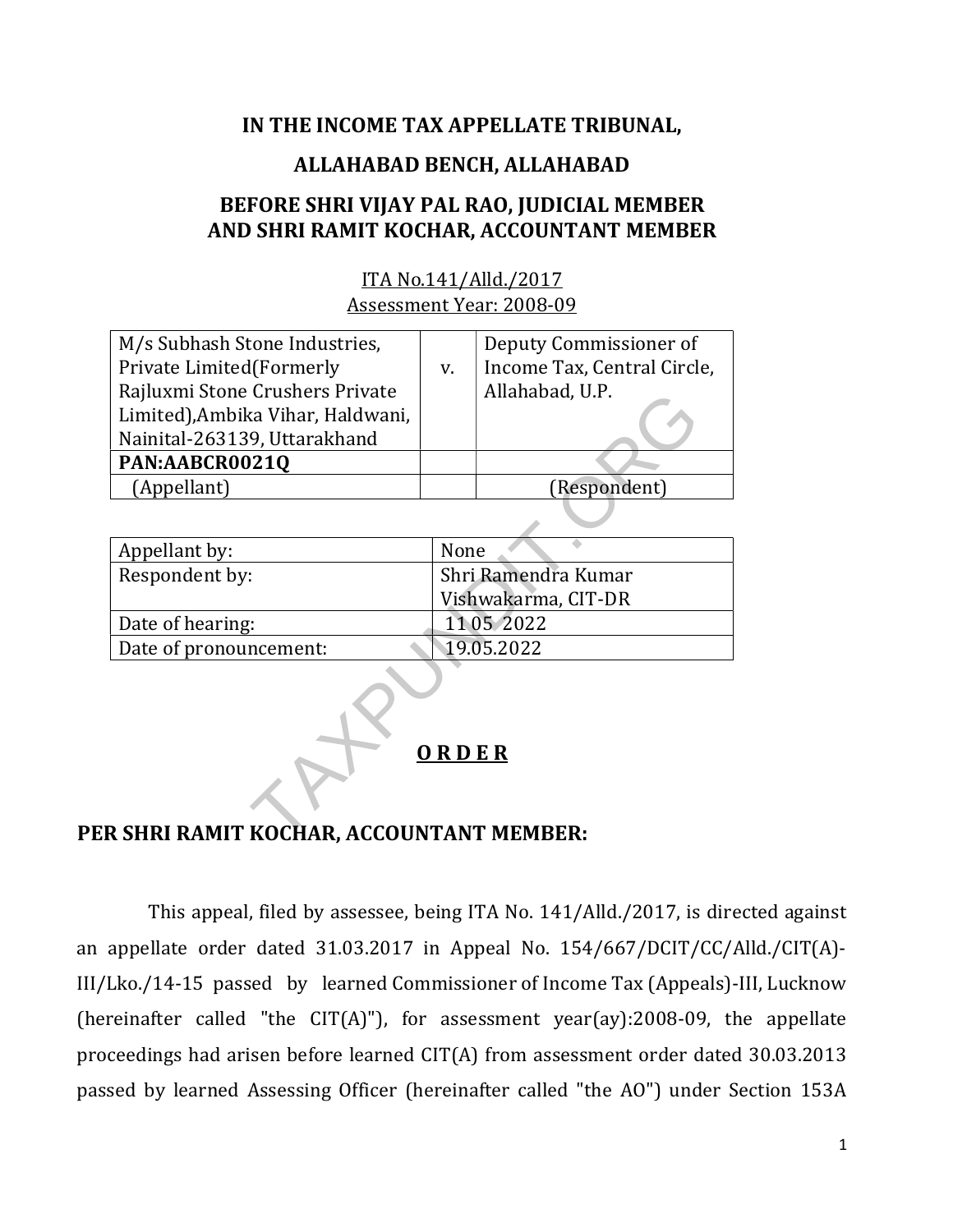read with Section 143(3) of the Income-tax Act,1961(hereinafter called " the Act") . This appeal was heard on 11.05.2022 by Division Bench of Allahabad-tribunal, in open Court hearings through Physical Hearing Mode.

2. The grounds of appeal raised by assessee in ITA No. 141/Alld./2017, in memo of appeal filed with Income-Tax Appellate Tribunal, Allahabad Bench , Allahabad(hereinafter called " the tribunal") , reads as under:-

"1.That in any view of the matter the assessment made on an income of Rs. 78,82,390/- vide order dated 30.03.2013 passed u/s 153A r.w.s. 143(3) of the IT Act as against the returned income of Rs. 30,24,550/- is bad both on the facts and in law.

2.That in any view of the matter the entire amount added vide Sec. 132 of the Act and subsequent notice u/s 153A of the Act is also illegal as during the ourse of search no incriminating material was found but instead the disclosed figure in Balance Sheet were added which is out of the purview of Sec 153A of the Act, therefore, the entire action is bad in law

3. That in any view of the matter the addition of Rs 6,26,650/- as per para 2.3 of the assessment order as made by the Assessing officer and confirmed by the Ld. CIT(A) is highly unjustified when the said income has already been added in original assessment proceedings.

4.That in any view of the matter the assessment framed u/s 153A of the Act is bad in law as there was no undisclosed income relating to a company but the amount has already been disclosed to the Department which has been added back which action is highly unjustified. Hence both the two lower authorities were wrong in not considering the facts properly. iew of the matter the assessment made on an income of Rs. 78<br>3 passed u/s 153A r.w.s. 143(3) of the IT Act as against the real doth on the facts and in law.<br>ew of the matter the entire amount added vide Sec. 132 of the<br>of

5. That in any view of the matter the interest charged under different sections of the Act is highly unjustified.

6. That in any view of the matter the appellant reserves his right to take any fresh grounds of appeal before hearing of appeal."

3. The appeal was fixed for hearing before the Division Bench on 11th May, 2022, and adjournment application was moved by the assessee counsel on the ground that the Director of the company Shri Ajay Kumar who is looking after tax matter is not keeping well. It is also submitted in the aforesaid adjournment application that the case record is not available with the counsel. These are old appeals, which is pending adjudication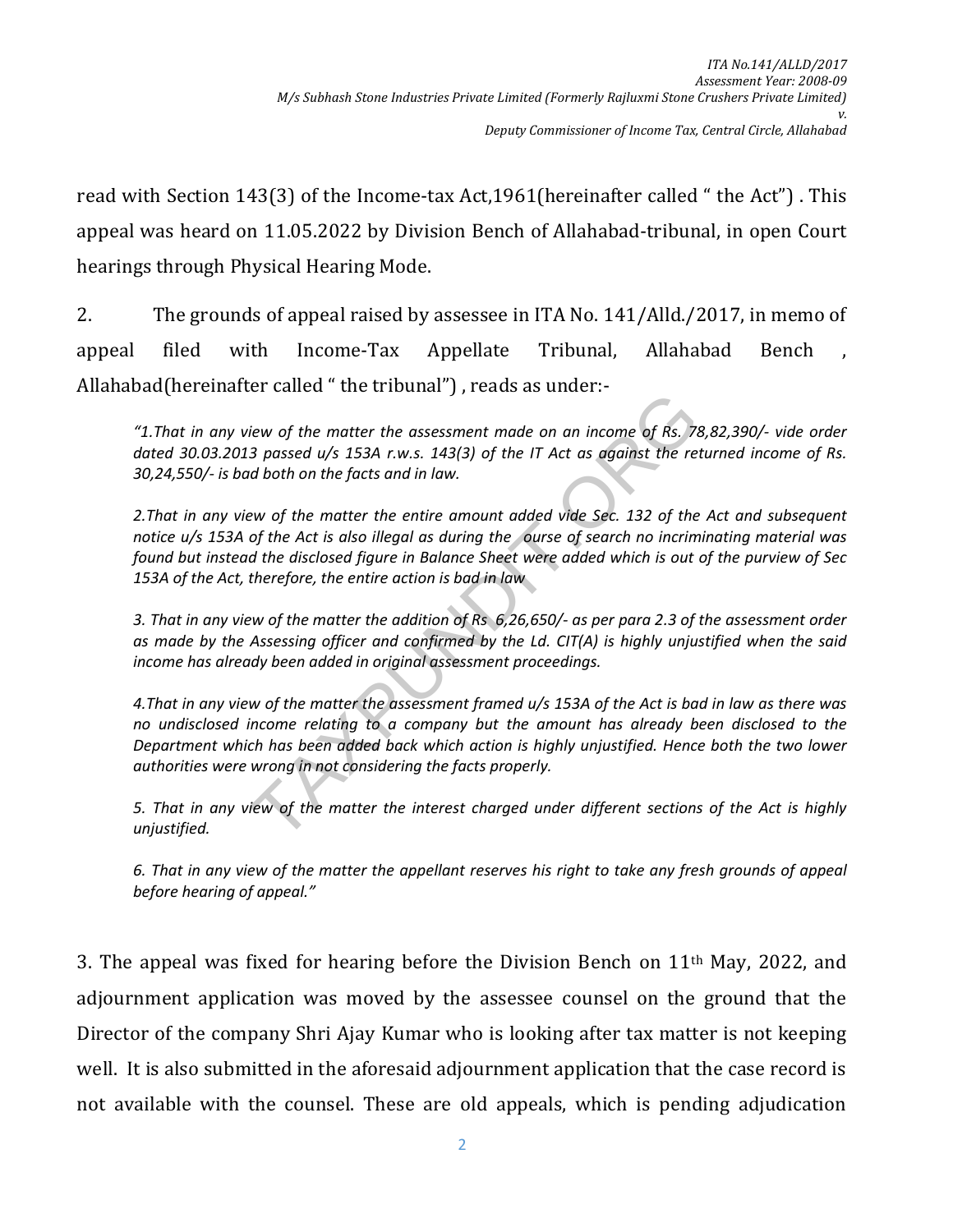before the tribunal for around five years. It is observed that this appeal had come for hearing earlier before the Division Bench on several occasions, but on every occasion the assessee has sought adjournment before the Division Bench on one ground or other. This appeal was earlier fixed for hearing(s) before Division Bench, on 14th October, 2020, 25th November, 2020, 5th January, 2021, 3rd February, 2021, 26th July, 2021, 8th September, 2021, 30th September, 2021, 8th November, 2021, 11th November, 2021, 9th December, 2021, 20<sup>th</sup> January, 2022 and finally on  $11<sup>th</sup>$  May, 2021 and on all these occasions, the appeal could not be proceeded because either the counsel for the assessee did not appeared before the Bench , or otherwise sought adjournment on one reason or the other. The Bench was pleased to grant adjournment on all these occasions, except on 11th May 2022 wherein the adjournment application was rejected by the Division Bench. There was also defect in the appeal filed by the assessee, as the assessee did not deposited fee in full of Rs. 10000/- before filing this appeal with government treasury as is prescribed u/s 253(6)(c) of the 1961 Act , and rather deposited only Rs. 1500/- with government treasury, vide challan no. 35117(BSR Code 6360218) dated 06.07.2017 . The defect was pointed out to the ld. Counsel for the assessee on earlier occassions , and the assessee duly deposited short appeal fee of Rs. 8500/- with government treasury on 10.11.2021 vide challan no 30669(BSR Code 6360218) which was deposited by assessee with Axis Bank. Both the challans, aggregating to Rs. 10000/- are placed on record in file. Coming back , on 11th May, 2022, the Division Bench rejected the adjournment application moved by the assessee's counsel , and passed the following interim order/order sheet entry, which is reproduced as hereunder; 0<sup>th</sup> January, 2022 and finally on  $11^{\text{th}}$  May, 2021<br>al could not be proceeded because either the counse<br>efore the Bench, or otherwise sought adjournment<br>h was pleased to grant adjournment on all these occ<br>rein the adj

"Dated: 11.5.2022

#### ITA No. 141/ALLD/2017 Assessment Year: 2008-09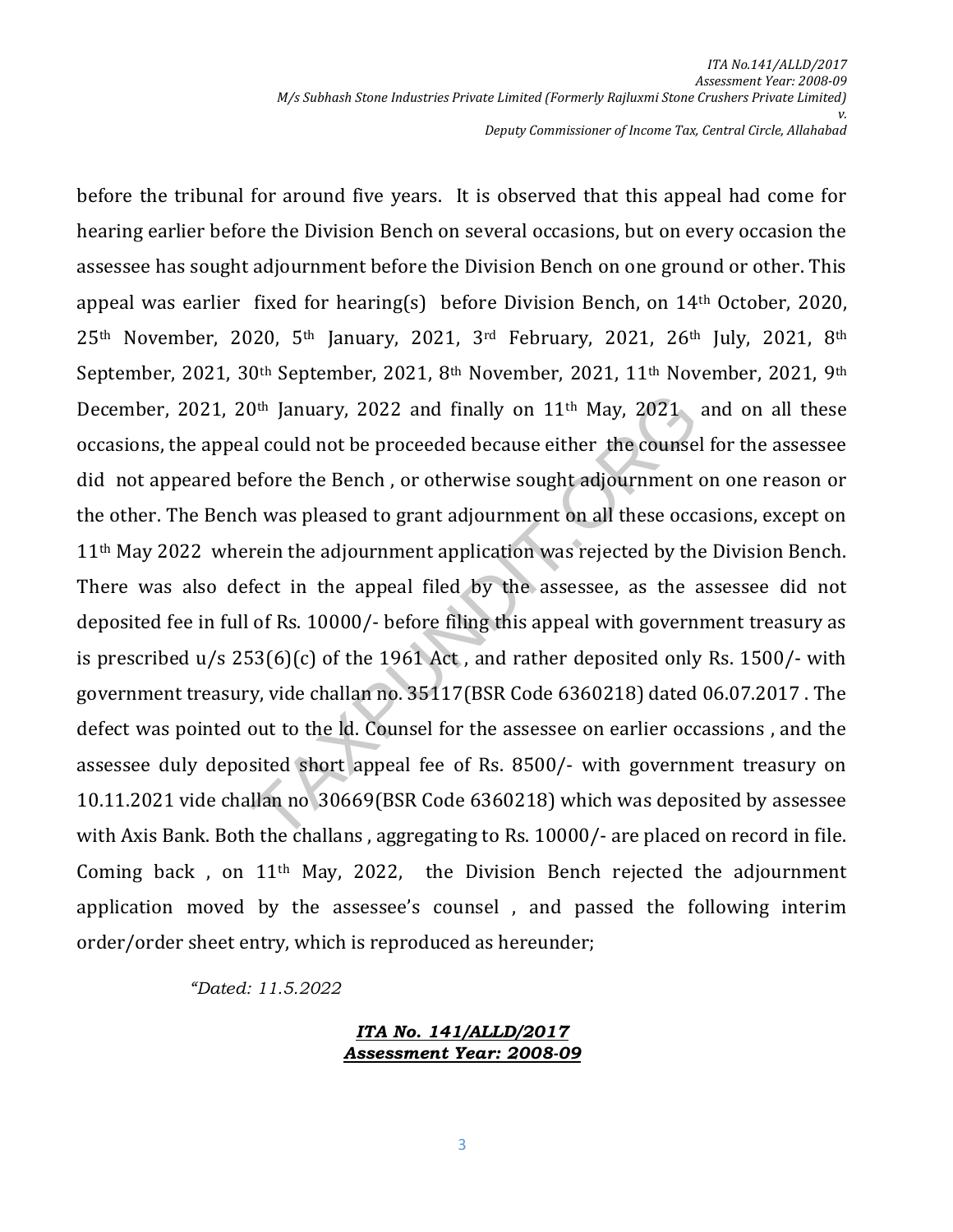None appeared on behalf of the assessee when this appeal was called for hearing. An application on behalf of the assessee is filed for seeking adjournments of the hearing on the ground that the Director of the company is out of station at Haldwani, Nainital and also not keeping well. This appeal is pending for last more than five years and the assessee has been seeking adjournments right from the beginning.

During the Covid period, the hearings of the appeals were conducted through video conference and no adjournments were denied by the Bench.

Even after the physical hearing started the assessee sought adjournments on several occasions. Thus, it transpires from the record that the assessee is not interested in prosecuting the case. Accordingly, we decline to adjourn the hearing and propose to hear and dispose of the appeal ex parte.

Sd/- Sd/-

#### (RAMIT KOCHAR) (VIJAY PAL RAO) ACCOUNTANT MEMBER JUDICIAL MEMBER"

Thus, we declined to adjourn the hearing and proceeded to adjudicate this appeal on merits in accordance with law, after hearing ld. CIT-DR and after considering the entire material on record. The physical hearing started the assessee sought<br>sions. Thus, it transpires from the record that the<br>prosecuting the case. Accordingly, we decline to adjour<br>ar and dispose of the appeal ex parte.<br>**Sd/-**<br>**NIT KOCHAR)**<br>**NIT** 

4. The brief facts of the case are that in pursuance of warrants of authorization issued by Director of Income Tax (Investigation), Kanpur, under Section 132 of the Income Tax Act, 1961, a search and seizure operations were carried out by Revenue on 3rd February, 2011 , at the residential and business premises belonging to the Vaish group of cases. Along with the search and seizure action conducted by Revenue u/s 132(1) of the 1961 Act, certain business premises of the group were also surveyed under Section 133A of the 1961 Act. The assessee was also searched by Revenue under Section 132(1), on 3rd February, 2011, under warrant of authorization dated 18th January, 2011. The assessee is engaged in the business of stone crushing. Statutory notices were issued by the AO under Section 153A , dated 16th February, 2012 and 17th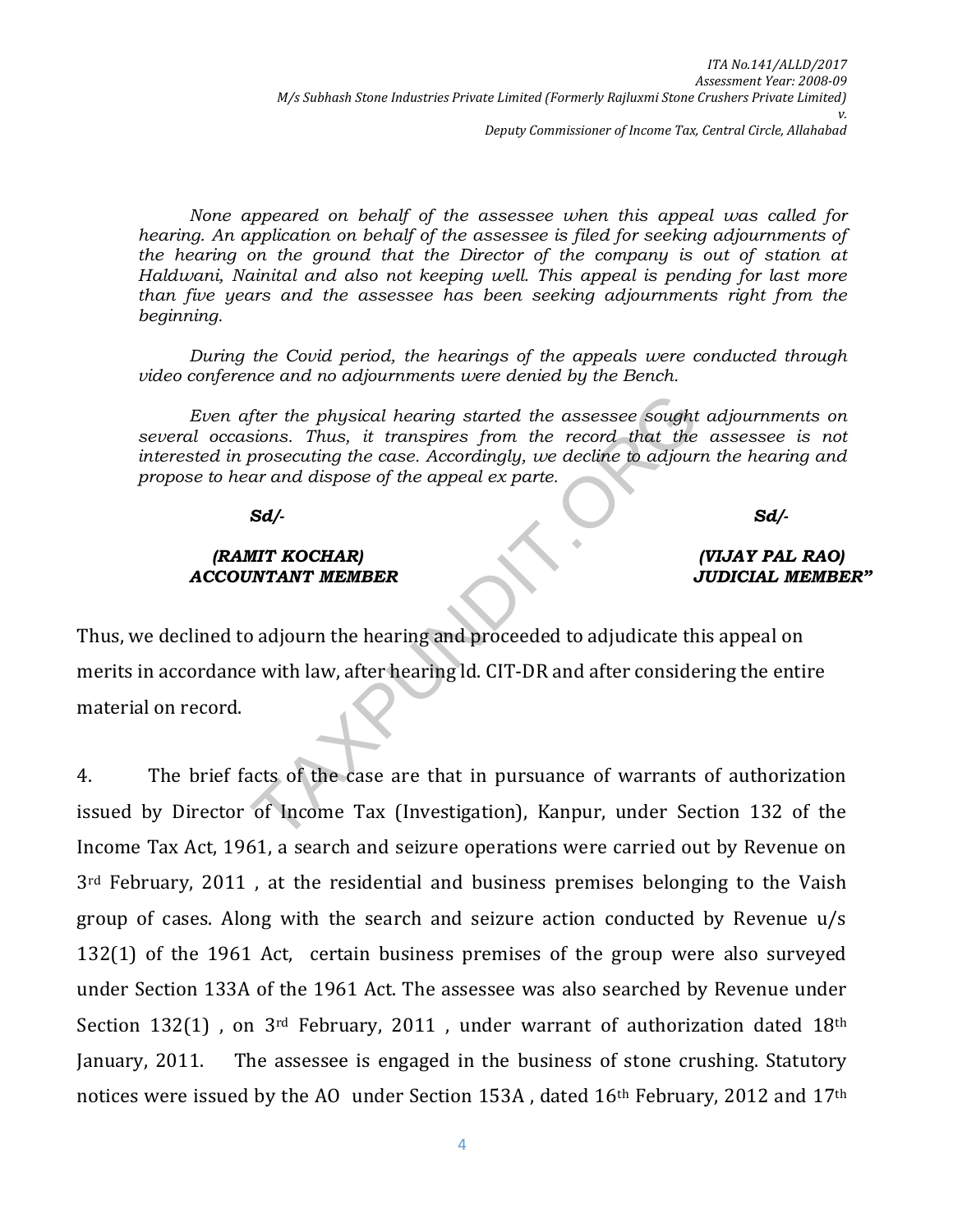July, 2012 , requiring the assessee to file return of income within 15 days from the date of service of the notice. The assessee filed return of income on 11.10.2012. The AO also issued notices u/s 142(1) and 143(2) of the 1961 Act. There is no dispute between rival parties as to the search conducted by Revenue or the issuance of the aforesaid notices. The AO , inter-alia, made additions to the tune of Rs. 6,26,650/- which was reiteration of additions as were made by the AO in original assessment proceedings conducted u/s 143(3) read with Section 143(2) , vide assessment order dated 21.12 2010 passed by AO u/s 143(3) of the 1961 Act. The Revenue conducted search and seizure operations u/s 132(1) against the assessee, on 03.02.2011 , and hence assessment originally framed by the AO  $u/s$  143(3), on 21<sup>st</sup> December, 2010 for assessment year 2008-09, was made prior to the date of search on 03.02.2011 u/s 132(1) of the 1961 Act, and hence is an unabated assessment. Reference is drawn to the provisions of second proviso to Section 153A(1) . The AO while making search assessment for impugned assessment year, vide assessment order dated 30.03.2013 passed u/s 153A read with Section 143(3) , reiterated the additions of Rs. 6,26,650/- made by the AO in the original assessment order dated 21.12.2010 passed u/s 143(3) of the 1961 Act. The aforesaid additions of Rs. 6,26,650/- were made mostly by disallowing the business expenses claimed by the assessee under various heads, and details are as under : ection 143(2), vide assessment order dated 21.12 20<br>961 Act. The Revenue conducted search and seizur<br>assessee, on 03.02.2011, and hence assessment orig<br>, on 21<sup>st</sup> December, 2010 for assessment year 200<br>is earch on 03.02.

| a) | Disallowance of loader running expenses               | Rs. 1,50,000/-    |
|----|-------------------------------------------------------|-------------------|
| b) | Disallowance of Plant Maintenance                     | Rs. $1,50,000/-$  |
| c) | Disallowance on account of donation paid              | Rs. $51,000/-$    |
| d) | Disallowance $u/s$ 40(a)(ia) for non deduction of TDS | Rs.1,19,950/-     |
| e) | Disallowance of Proportionate Expenses                | Rs.1,55,700/-     |
|    |                                                       |                   |
|    | Total                                                 | Rs. $6,26,650$ /- |

5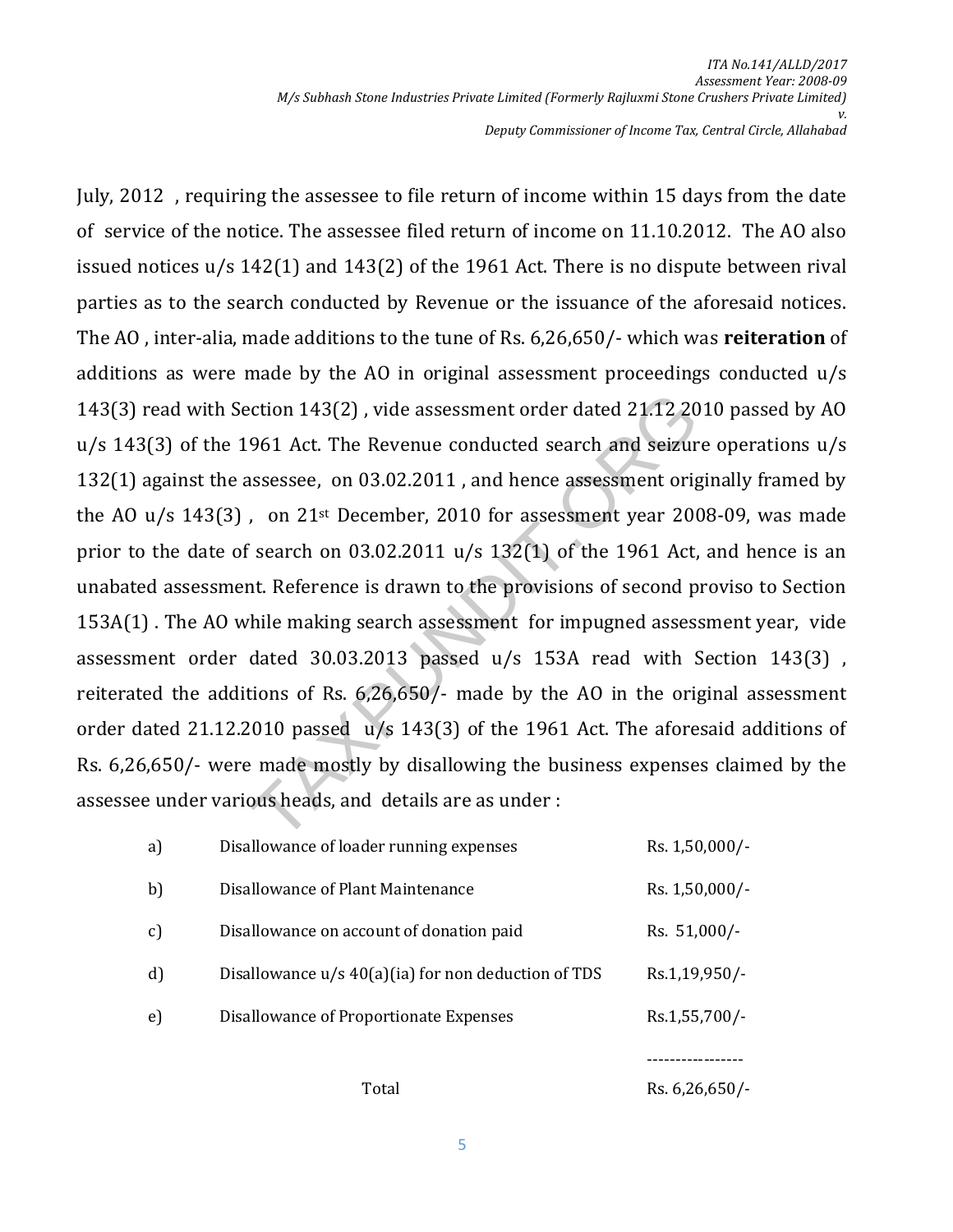Hence, an addition of Rs. 6,26,650/- was made by the AO to the income of the assessee on the aforestated heads vide assessment originally made by the AO , vide assessment order dated 21.12.2010 passed u/s 143(3) of the 1961 Act. These addition of Rs. 6,26,650/ was reiterated by the AO while passing the assessment order dated 30.03.2013 passed u/s 153A read with Section 143(3) of the 1961 Act . There was further addition of Rs. 42,31,186/- made by the AO to the income of the assessee on account of unexplained cash credit by invoking provisions of Section 68 of the 1961 Act and hence income assessed by the AO was to the tune of Rs. 78,82,390/- vide assessment order dated  $31.03.2013$  passed by the AO  $u/s$  153A read with Sec ion 143(3) of the 1961 Act, as against the returned income of Rs.30,24,550/ by the AO to the income of the assessee on account<br>
king provisions of Section 68 of the 1961 Act are<br>
was to the tune of Rs. 78,82,390/- vide assessm<br>
by the AO u/s 153A read with Sec ion 143(3) of<br>
d income of Rs.30,24,5

-------------------

5. The assessee being aggrieved by assessment order dated 30.03.2013 passed by the AO u/s 153A read with Section 143(3), filed first appeal before Ld. CIT(A) and raised as many as 13 grounds of appeal The ground Nos. 1 to 5 were relating to the validity/legality of the assessments made by the AO, which grounds of appeal stood dismissed by Ld.  $CIT(A)$ , by ho ding as under:

The assessee has contended that the AO who passed the assessment order is the same person who conducted the search and therefore the principle of natural justice has been violated. On my examination, I have not expressly found anything to show that there was any mala-fides attributable to what was a question of jurisdiction and discharge of statutory duties by the AO. The appellant's contention, apart from running contrary to the scheme of the Act, would amount to a limitation on the powers conferred statutorily on the Assessing Officer. A reference in this connection may be made to the decision of Hon'ble Supreme Court of India in the case of Union of India And Others Vs. Vipan Kumar Jain And Others (2003) 260 ITR 001 (SC) wherein the Hon'ble Apex Court held that-

 Ultimately, the question of bias have to be decided on the facts of each case if the assessee is able to establish to that the Assessing Officer was in fact biased in the sense that he

<sup>&</sup>quot;7. I have examined the facts and circumstances of the case. I have considered the findings of the AO and the submission of the appellant. The appellant has raised three issues viz., that the action U/s 132 of the Act is not legal, there is malafide in completion of assessment proceeding as the AO is the same person who was also the authorized officer during the course of search and seizure operation. Regarding the first issue I find that the validity of search u/s 132 of the Act is not an appealable under Section 246A of the Act.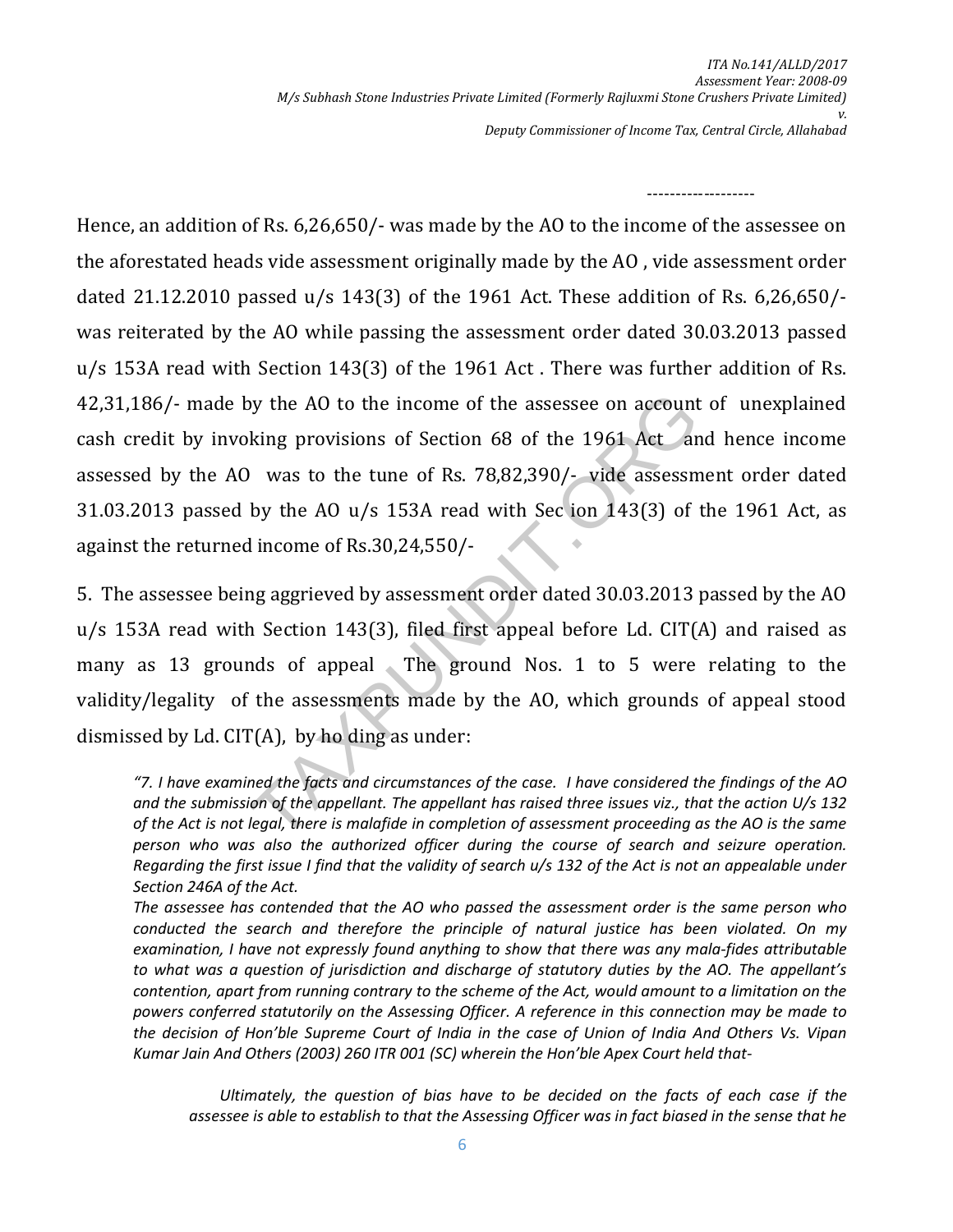was involved or interest in his personal capacity in the outcome of the assessment or the procedure for assessment, no doubt, it would be a good ground for setting aside the assessment order but to hold, as the High Court has that bias is established only because the authorized officer under section 132 and the Assessing Officer are the same person is, in our view, on incorrect approach.

8. The appellant apart from alleging motive has not been able to substantially prove that the AO who was the authorized officer in case of search in the case of assessee acted mala-fides and was personally in any way interested in the outcome of assessment. The contention of the appellant carries no force.

9. The appellant has also contended that no addition could have been made in absence of any incriminating material having been found as a result of the search. In this connection a reference may be made to the decision of Hon'ble Karnataka High Court in the case of M/s. Canara Housing Development Company Vs. DCIT Central Circle-I, Bangalore in ITA No. 38/2014 dated 25.07.2014 wherein the Hon'ble Court held that the assessing authority shall determine the total income of the assessee taking into consideration the materials which was the subject matter of earlier return and the undisclosed income unearthed during search and also any other income which comes to his notice. The relevant observations are the mask also contended that no addition could have been mad<br>terial having been found as a result of the search. In this connec<br>electsion of Hon'ble Karnataka High Court in the case of No<br>mpany Vs. DCIT Central Circle-I, B

 When once the proceedings are initiated under section 153A of the Act, the legal effect is even in case where the assessment order is passed it stands reopened. In the eye of law there is no order of assessment. Re-opened means to deal with or begin with again. It means the Assessing Officer shall assess or reassess the total income of six assessment years. Once the assessment is reopened, the assess ng authority can take note of the income disclosed in the earlier return, any undisclosed income found during search or and also any other income which is not disclosed in the earlier return or which is not unearthed during the search, in order to find out what is the "total income" of each year and then pass the assessment order.

Hon'ble Allahabad High Court decided a similar matter in the case of CIT Vs. Raj Kumar Arora (2014) 52 taxmann.com 172 (Allahabad) and laid down that Assessing Officer has power to reassess returns of assessee not only for undisclosed income found during search operation but also with regard to material available at time of original assessment. The relevant observations of Hon'ble Jurisdiction High Court is at paragraphs 9 to 11 of the decision dated 11.07.2014 .

10.In view of the above discussion and as laid down by the Hon'ble Jurisdiction High Court the Assessing Officer has power to reassess returns of assessee not only for undisclosed income found during search operation but also with regard to material available at time of original assessment. Accordingly the contention of the appellant is rejected. Grounds of appeal numbers 1,2,3,4, and 5 carry no force and are dismissed."

6. The assessee vide ground number 6 , inter-alia, also challenged before ld. CIT(A) the addition made by AO aggregating to Rs. 6,26,560/- under various heads , vide assessment order dated 31.03.2013 passed u/s 153A read with Section 143(3), which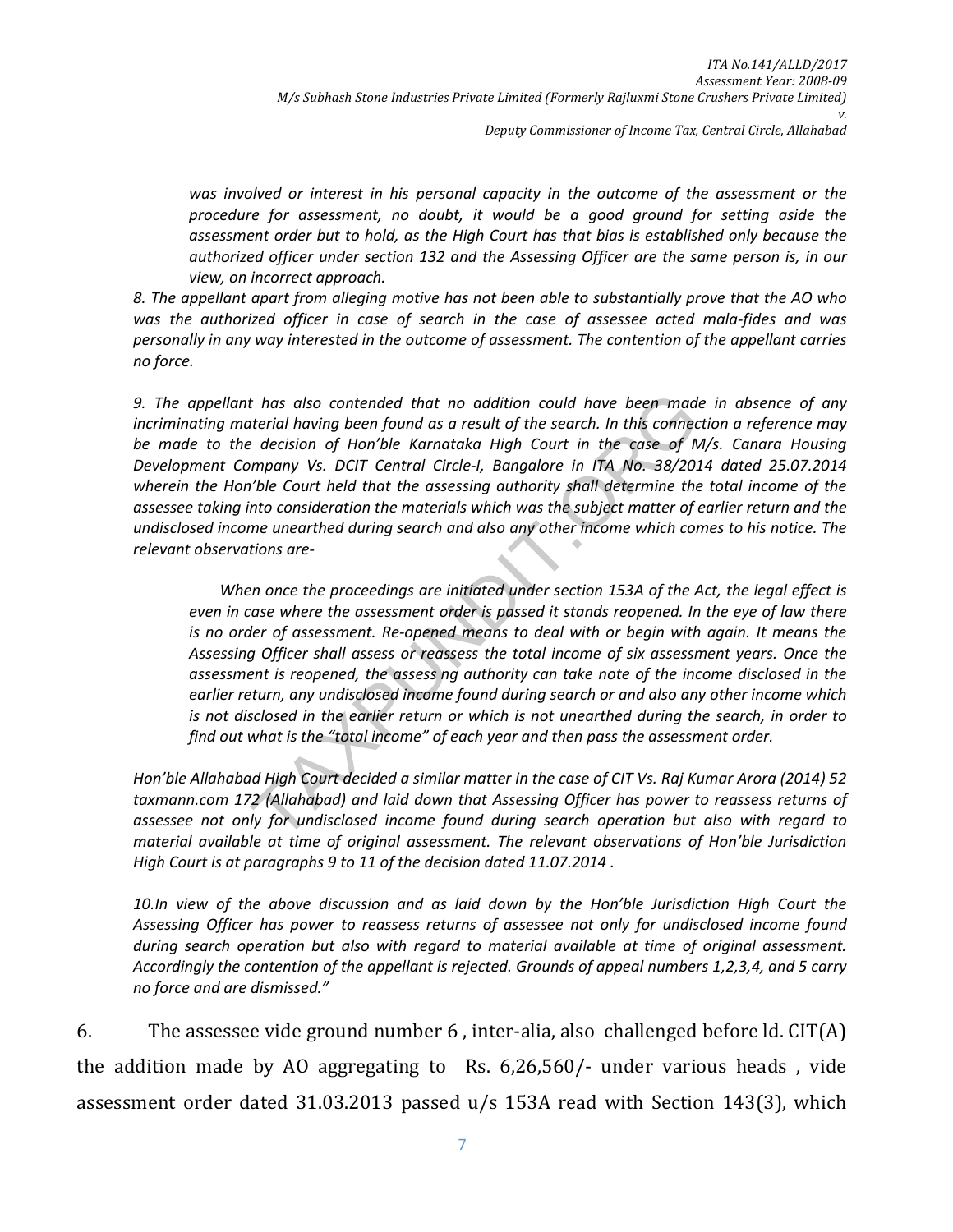additions were infact reiteration of the additions as were originally made by the AO vide assessment order dated 21.12.2010 passed by AO u/s 143(3) of the 1961 Act. The assessee contended before ld. CIT(A), that the additions of Rs. 6,26,650/- under various heads were made by the AO to the income of the assessee while framing original assessment order dated 21.12.2010 passed by AO u/s 143(3) of the 1961 Act , and it was submitted by assessee before ld. CIT(A) that said assessment made  $u/s$  143(3) wherein addition of Rs. 6,26,650/- was made by the AO to the income of the assesssee, was accepted by the assessee and no appeal was filed against the said assessment order, and hence the same has attained finality. The assessee submitted that the aforesaid addition of Rs. 6,26,650/- now made by the AO while framing assessment u/s 153A read with Section 143(3), is a double addition and hence is not sustainable in the eye of law. It was submitted by assessee before ld. CIT(A) that assessment framed by the AO u/s 143(3), dated 21.12.2010 was a concluded assessment which was not pending on the date of search viz. 03<sup>rd</sup> February, 2011. It was also submitted by assessee before ld. CIT(A), that no incriminating material was found during the course of search conducted by Revenue u/s 132(1) , and hence this addition of Rs. 6,26,650/- could not have been made in the search assessment  $u/s$  153A r ad with Section 143(3) of the 1961 Act. The Ld. CIT(A) was pleased to dismiss the ground no. 6 raised by the assessee in memo of appeal, by holding as under: 5,650/- was made by the AO to the income of the<br>essee and no appeal was filed against the said assess<br>attained finality. The assessee submitted that the a<br>low made by the AO while framing assessment  $u/s$ <br>double addition a

> "14. I have examined the facts and circumstance of the case, have considered the findings of the AO in the assessment order and the submission of the appellant and the case law cited by the appellant. It is noted that the Assessing Officer made disallowance under various heads to the tune of Rs. 6,26,650/- and completed the assessment u/s 143(3), vide order dated 21-12- 2010. The Assessing Officer while framing the assessment u/s 153A of the Act has added an amount of Rs. 6,26,650/- which was earlier added U/s 143(3) of the Act. It is relevant to consider the provision contained in Section 153A which reads as under:

(1). Notwithstanding anything contained in Section, 139, Section 147, Section 148, Section 149, Section 151 and Section 153 in the case of a person where a search is initiated under Section 132 or books of account, other documents or any assets are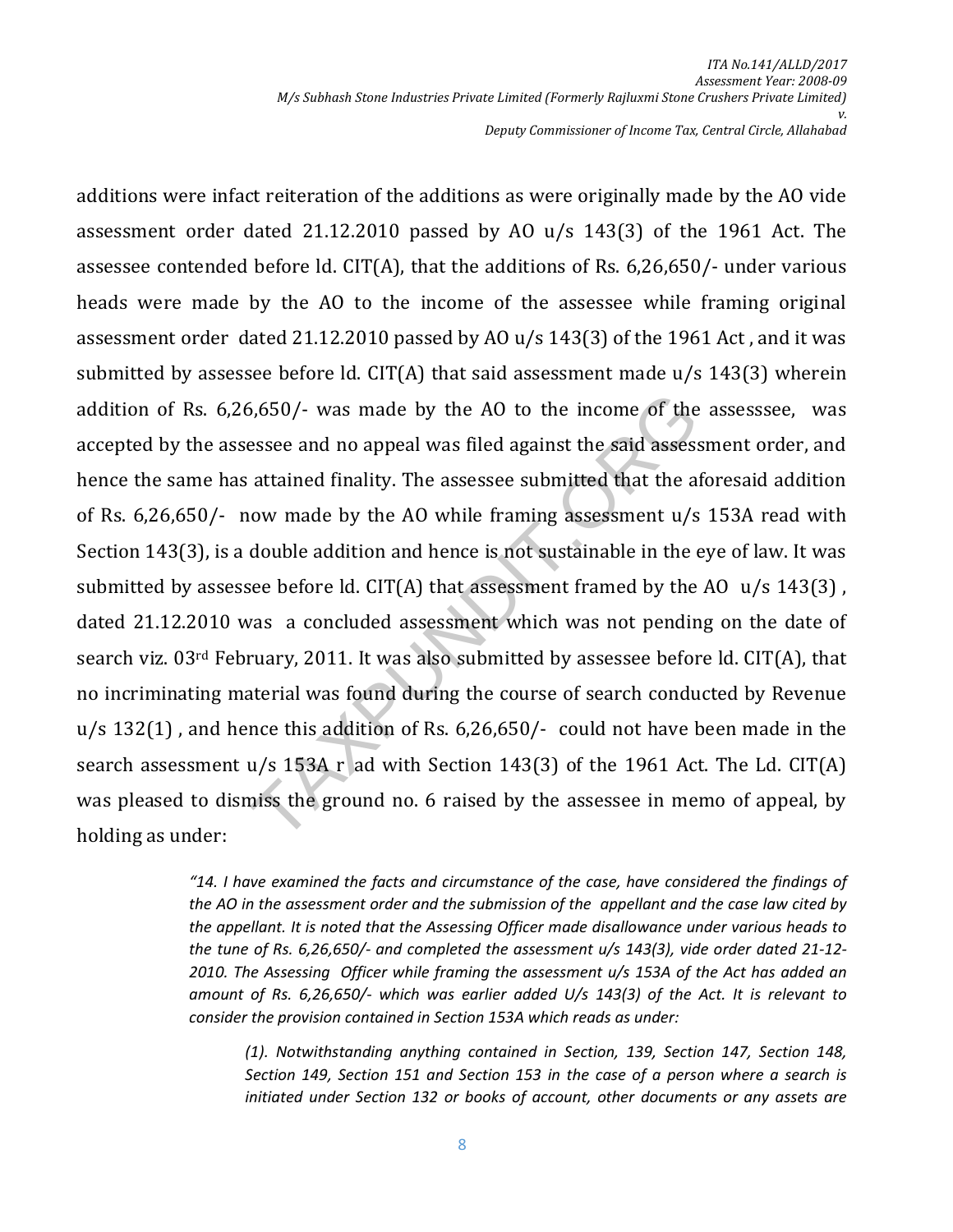requisitioned under Section 132A after 31st day of May, 2003, the Assessing Officer shall-

(a) Issue notice to such person requiring him to furnish within such period, as may be specified in the notice, the return of income in respect of each assessment year falling within six assessment years referred to in clause (b), in the prescribed from and verified in the prescribed manner and setting forth such other particulars as may be prescribed and the provisions of this Act shall so far as may be, apply accordingly as if such return were a return required to be furnished under Section 139.

(b) Assess or reassess the total income of six assessment years immediately preceding the assessment year relevant to the previous year in which such earch in conducted or requisition is made.

Provided that the Assessing Officer shall assess or reassess the total income in respect of each assessment year falling within six assessmen year.

Provided further that assessment or reassessment, if any, relating to any assessment year falling within the period of six assessment years referred to in this pending on the date of initiation of the search under Section 132 or making of requisition under Section 132A, as the case may be shal abate.

Provided also that the Central G vernment may be rule made by it and published in the official Gazette, specify the class or classes of case in which the Assessing Officer shall not be requi ed to issue notice for assessing or reassessing the total income for six assessment years immediately preceding the assessment year relevant to the previous year n which search is conducted or requisition is made. (b) Assess or reassess the total income of six assessment years in<br>the assessment year relevant to the previous year in which such<br>requisition is made.<br>Provided that the Assessing Officer shall assess or reassess the to<br>of

(2) if any proceeding initiated or any order of assessment or reassessment made under Sub-Sect on (1) has been annulled in appeal or any other legal proceeding, then, notwithstanding anything contained in subsection (1) of Section 153A, the assessment or reassessment relating to any assessment year which has abated under the second proviso to sub-section (1), shall stand revived with effect from the date of receipt of the order of such annulment by the commissioner.

15. On examining the 1st Proviso to section 153A it is clearly evident that the AO has to assess or reassess the total income in respect of each assessment year falling within such six assessment year and the assessment is to be made as per the provisions of section 153A(1)(b).

A reference is also made to Board's circular N. 7 of 2003 dated 5 Sept. 2003 in which it has been stated……

(d) In Board Circular No. 7 of 2003, dated 5 Sept., 2003 the AOs have been informed that they shall make assessment or reassessment of the total income of 6 years and the pending assessments on the date of initiation of search shall abate, in this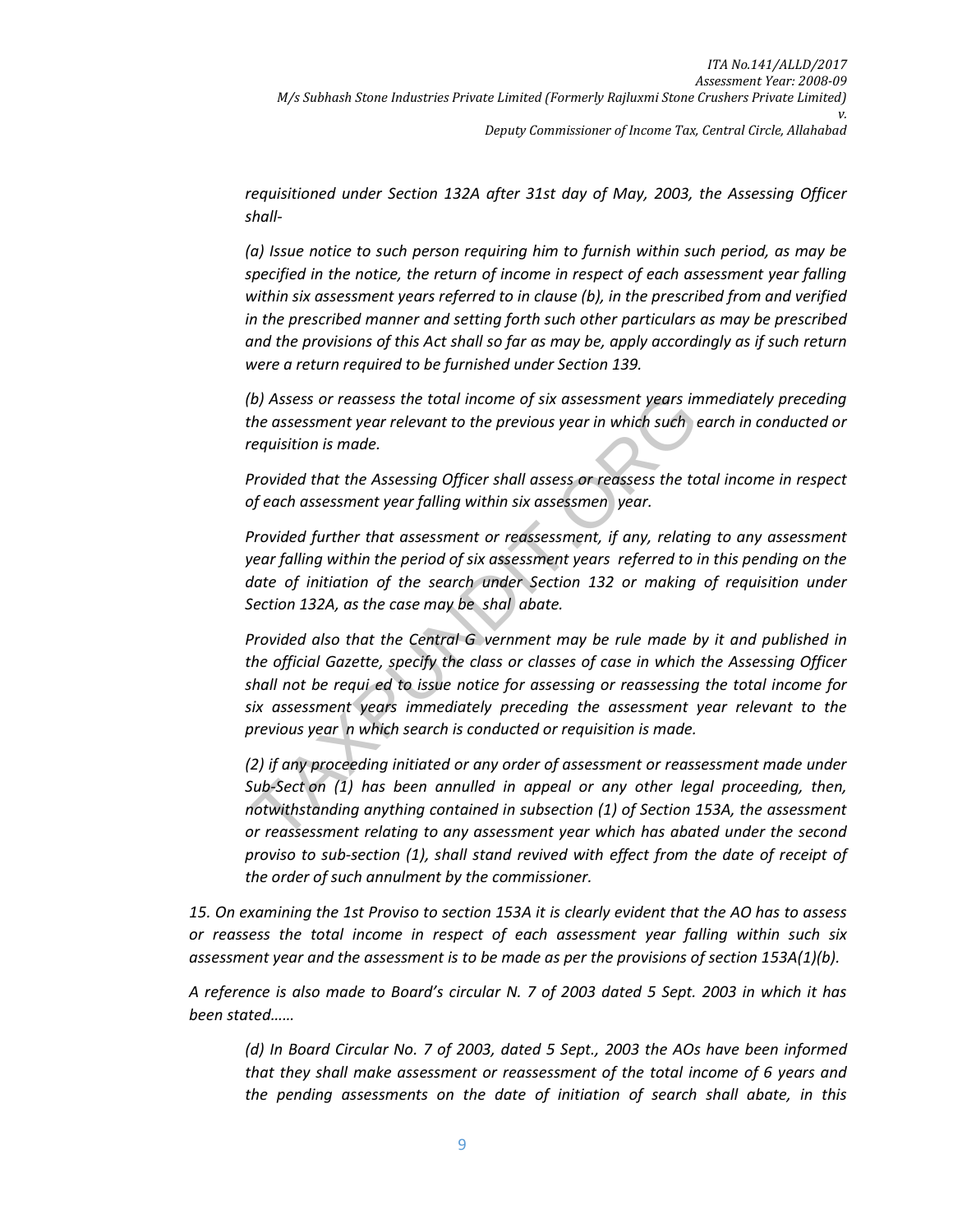connection, it is clarified that the appeals, review or rectification proceedings pending on the date of initiation of search or requisition shall not abate. This only means that the issued which stand concluded in assessments made earlier shall continue to remain intact subject to aforesaid jurisdictions. The other conclusion may be that in respect of matters abated and discussed in the assessments already made no further action is required in reassessments under S. 153A.

17. In view of the above legal position it is clear that there will be only one assessment order in respect of each of the six assessment year in which both the disclosed income and the undisclosed income would be brought to tax. In other words addition made in the original assessment u/s 143(3) vide order dated 2.12.2010, in the case of assessee for A.Y. 2008-09 shall be merged with the assessment u/s 153A there will be only one assessment order passed by the AO U/s 153A of the Act for A.Y. 2008-09.

In view of the aforesaid discussion the action of the AO in adding an amount of Rs. 6,26,650/ which was earlier added U/s 143(3) of the Act is hereby upheld. Ground No. 6 of the appeal is dismissed."

In so far as other addition to the tune of Rs. 42 31,186/- on account of unexplained cash credit made by the AO in the hands of the assesssee vide search assessment u/s 153A read with Section 143(3) is concerned, the Ld. CIT(A) was pleased to delete the additions and gave the relief to the assessee . Similarly, challenge made by the assessee before ld. CIT(A) as to the action of the AO in rejecting books of accounts by invoking provisions of Section 145(3), was also favourably decided by ld. CIT(A) in favour of the assessee. The Revenue is not in appeal before the tribunal against the aforesaid relief granted by ld. CIT(A) to the assessee , and hence these issue's have attained finality. Solution to the solution of the Case of assessment  $u/s$  143(3) vide order dated 2.12.2010, in the case of assessment  $u/s$  1534 of the Act for A.Y. 2008-09.<br>O U/s 153A of the Act for A.Y. 2008-09.<br>O U/s 153A of the Act for

7. Now, the assessee being aggrieved by the appellate order passed by ld. CIT(A) has come in appeal before the tribunal . None appeared on behalf of the assessee when this appeal was called for hearing before the DB. This appeal is pending adjudication before tribunal for almost five years. The Division Bench dismissed the adjournment application on 11.05.2022 moved by ld. Counsel for the assessee, which is recorded in para 3 of this order. Thus, we proceed to decide this appeal after hearing ld. CIT-DR and perusing the material on record.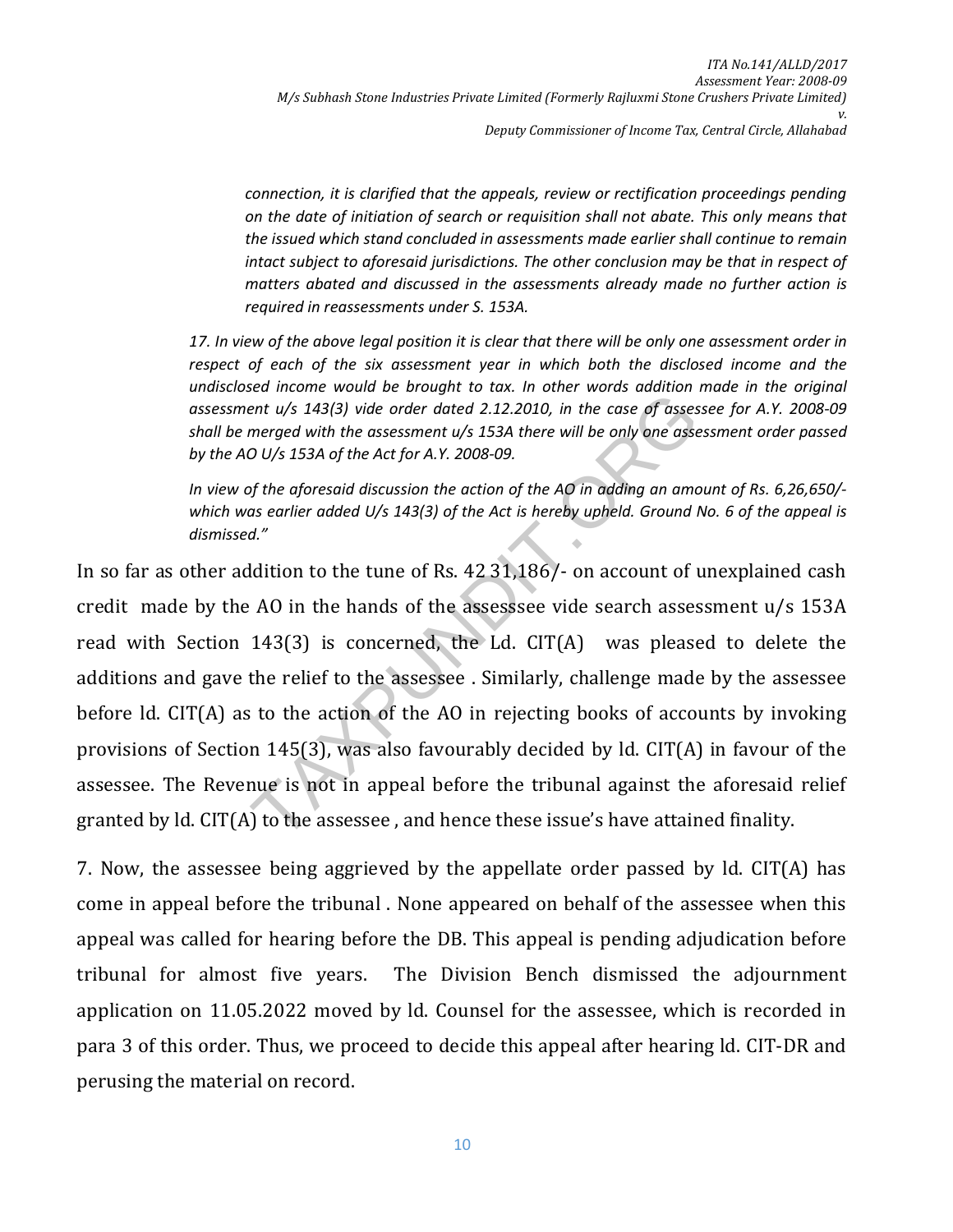8. Ld. CIT-DR submitted that ground Nos. 1 and 2 raised by the assessee is with respect to challenge on legal ground as to the additions made by the AO without incriminating material, which was dismissed by ld. CIT(A) . It was submitted by ld. CIT-DR that the addition of Rs. 6,26,650/- was made by the AO while passing assessment order u/s 153A read with Section 143(3) , wherein it is the reiteration of the additions made by the AO in the assessment order originally framed u/s 143(3) of the 1961 Act. Our attention was drawn by ld. CIT(A) to the provision of Section 153A of the 1961 Act.

9. We have heard ld. CIT-DR in open court proceedings and perused the material on record. We have observed that in pursuance to warrants of authorization issued by Director of Income Tax (Investigation), Kanpur, under Section 132 of the Income Tax Act, 1961, a search and seizure operations were carried out by Revenue on  $3<sup>rd</sup>$  February, 2011, at the residential and business premises belonging to the Vaish group of cases. Along with the search and seizure action conducted by Revenue u/s 132(1) of the 1961 Act, certain business premises of the group were also surveyed under Section 133A of the 1961 Act. The assessee was also searched by Revenue under Section 132(1) , on 3rd February, 2011 , under warran of authorization dated 18th January, 2011. The assessee is engaged in the business of stone crushing. Statutory notices were issued by the AO, pursuant to search and seizure operations conducted by Revenue u/s 132(1) of the 1961 Act, on 03.02.2011. The assessee filed return of income  $u/s$  153A, consequent to Search, on 11.10.2012 , declaring total income of Rs. 30,24,550/-. The AO framed assessment u/s 153A read with Section 143(3) of the 1961 Act, vide assessment order dated 30.03.2013, assessing total income of the assessee to the tune of Rs. 78,82,390/- . rawn by ld. CIT(A) to the provision of Section 153A or details and perused been court proceedings and perused been court in pursuance to warrants of authorical and the seizure operations were carried out by Revenue ntial

9.2 The assessee had originally filed return of income with Revenue u/s 139(1) of the 1961 Act, on 30.09.2008 , declaring total income of Rs. 43,03,860/-. The said return of income was selected for framing scrutiny assessment by Revenue u/s 143(3) read with Section 143(2) of the 1961 Act, and the AO framed scrutiny assessment u/s 143(3) of the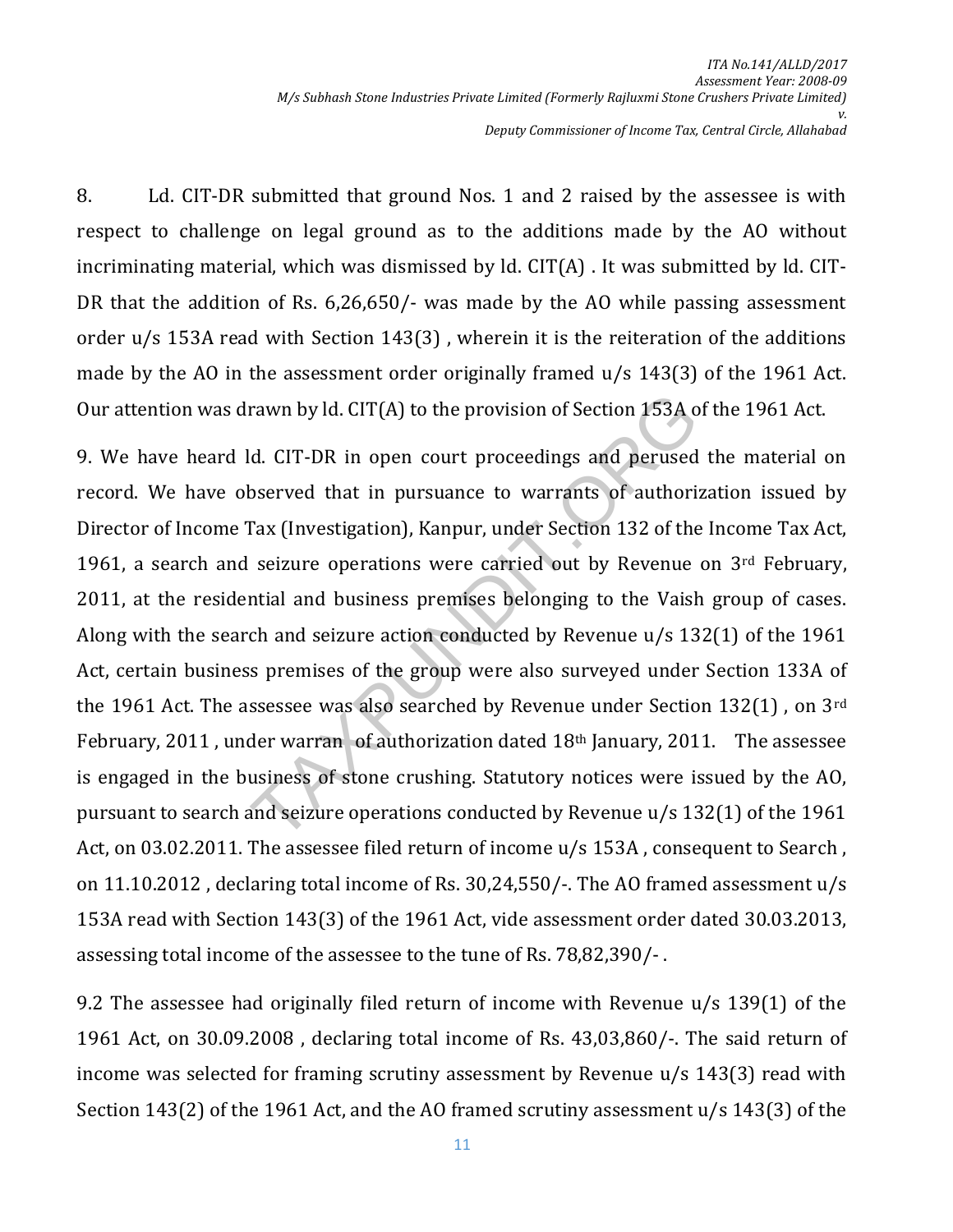1961 Act , vide assessment order dated 21.12.2010, assessing total income of the assessee to the tune of Rs. 49,30,510/- , as against returned income of Rs. 43,03,860/-.

9.3 The ground number 1 and 6 raised by the assessee in memo of appeal filed with the tribunal are general in nature and does not require separate adjudication, and are thus dismissed. We order accordingly.

9.4 The assessee has also challenged the assessment made u/s 153A read with Section 143(3), on legal ground vide ground number 2, averring that in case no incriminating material is found during the search operations conducted by Revenue u/s 132 of the 1961 Act, no additions could be made while framing asses ment u/s 153A read with Section 143(3) of the 1961 Act. On this similar issue, dissent took place between both the members, who are part of this Division Bench in the case of ACIT v. Sunshine Infraestate Private Limited (ITA No. 103/Alld/2017 & C.O 22/Alld/2017) and matter was referred to Third Member, who was pleased to decide this issue in favour of Revenue and against the tax-payer, by holding as under : is also challenged the assessment made  $u/s$  153A r<br>bund vide ground number 2, averring that in case<br>uring the search operations conducted by Revenue<br>ions could be made while framing asses ment  $u/s$ <br>e 1961 Act. On this sim

 $"7.1.$  Now, I take up the second question as to whether the learned CIT(A) was justified in holding that no addition, based otherwise than on an incriminating document or material etc. found during the course of search, can be made in the assessment relating to any assessment year falling within the period of six asses ment years as prescribed u/s 153A of the Act which is not pending on the date of initiation of the search

7.2. Tersely stated, the return for the assessment year 2011-12 was originally filed by the assessee on 30.09.2011. Though no scrutiny assessment was made u/s 143(3), but the return was processed u/s 143(1) and the time for issuing notice u/s 143(2) expired on 30.09.2012. As against that, the search and seizure action was taken up on 05.12.2013 i.e. after the lapse of period for issuing notice u/s 143(2). No incriminating material connected with the addition of Rs.2.50 crore was found during the course of search. The assessee contended before the ld. CIT(A) that the AO was debarred from making the addition in such circumstances. The ld. CIT(A) accepted the assessee's contention. When the matter travelled to the Tribunal, the ld. AM relied on certain decisions of the Hon'ble jurisdictional High Court to jettison the assessee's contention urging to limit the scope of assessment proceedings u/s 153A only to the incriminating material found during the course of search because the assessment for the year under consideration was not pending on the date of search and had abated. Au contraire, the ld. JM also relied on certain other judgments to fortify the assessee's contention on this count.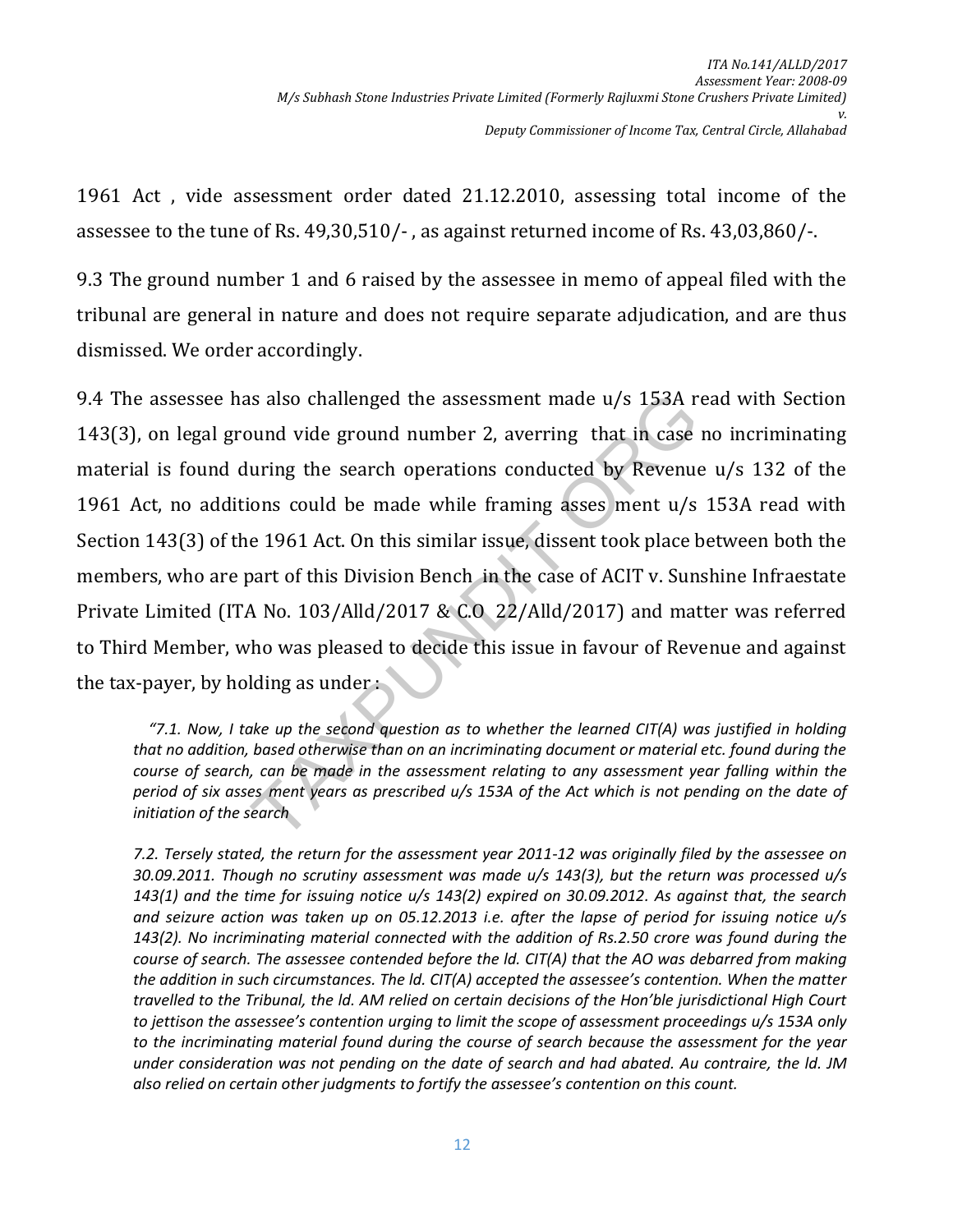7.3. I have heard the both sides in extenso on this issue. Patently, there are two sets of view of the Hon'ble High Courts on the scope of assessment u/s 153A of an assessment year which was not pending on the date of search either because of its prior completion or because of no time left for taking it up. The Hon'ble Delhi High Court in the case of CIT vs. Kabul Chawla (2016) 380 ITR 573 (Del) has held that : `Completed assessments can be interfered with by the AO while making the assessment under Section 153A only on the basis of some incriminating material unearthed during the course of search or requisition of documents or undisclosed income or property discovered in the course of search which were not produced or not already disclosed or made known in the course of original assessment.' Similar view has been reiterated by some other High Courts, including, the Hon'ble Bombay High Court in CIT vs. Continental Warehousing Corporation (2015) 374 ITR 645 (Bom) and the Hon'ble Delhi High Court in Pr.CIT & Ors. vs. Meeta Gutgutia (2017) 395 ITR 526 (Del).

7.4. As opposed to that, there are certain High Courts, including the Hon'ble jurisdictional High Court, canvassing a view in favour of the Revenue holding that the scope of assessments u/s 153A, for the years whose assessments already stood completed on the date of search, is not restricted only to the incriminating material found during the course of search but also to the material available at the time of original filing of the return. The Hon'ble Allahabad High Court in CIT vs. Rajesh Kumar Arora (2014) 367 ITR 517 (All) 15 contrasted the position of assessment u/s 158BC covered Chapter XIV-B of the Act with that of the assessment u/s 153A. It observed that whereas only the undisclosed income found during the course of search was required to be assessed under the block assessment proceedings and the regular assessment proceedings were preserved, there is only one assessment of total disclosed or undisclosed income in respect of each of the six assessment years under section 153A. Once again, this issue came to be decided similarly by the Hon'ble Allahabad jurisdictional High Court in CIT & Ors. vs. Kesarwani Zarda Bhandar Sahson & Ors. (2016) 97 CCH 0377 (All HC). The Hon'ble Kerala High Court in E.N. Gopakumar vs. CIT (2016) 390 TR 131 (Ker) was confronted with the similar issue in which the assessee relied on the judgmen s favouring it including Kabul Chawla (supra) and Continental Warehousing Corporation (supra). The Hon'ble High Court preferred to go with the view against the assessee. gh Court in Pr.CIT & Ors. vs. Meeta Gutgutia (2017) 395 ITR 526 (D<br>to that, there are certain High Courts, including the Hon'ble juris<br>w in favour of the Revenue holding that the scope of assessmes<br>essments already stood

7.5. On going through the above position, it is lucid that there are two schools of thought on this issue. Por una parte, the view of the Hon'ble jurisdictional High Court and some other Hon'ble High Courts in favaour of the Revenue is that the scope of the unabated (already completed) assessments u/s 153A of the Act is not confined only to the incriminating material found during the course of search but also to the already declared particulars; por otra parte some other High Courts including the Hon'ble Delhi High Court have canvassed a view in favour of the assessee by holding that the completed assessments can be interfered with by the AO while making the assessment under Section 153A only on the basis of some incriminating material unearthed during the course of search. It is axiomatic as is fortified by Article 227 of the Constitution of India that the law declared by a jurisdictional High Court is binding on all the subordinate Courts and authorities or Tribunal functioning under its superintendence throughout the territories in relation to which it exercises jurisdiction. It is simple and plain that when discordant views are rendered by different High Courts, an inferior authority under one of such High Courts is bound to follow its jurisdictional High Court. Howsoever appealing or convincing the other view may appear, but in the judicial hierarchy, such a view has to make a place for the view of the jurisdictional High Court. It is only for the Hon'ble Supreme Court to take a final call on the view of the jurisdictional High Court. Until that is done, the same remains binding on all the authorities under the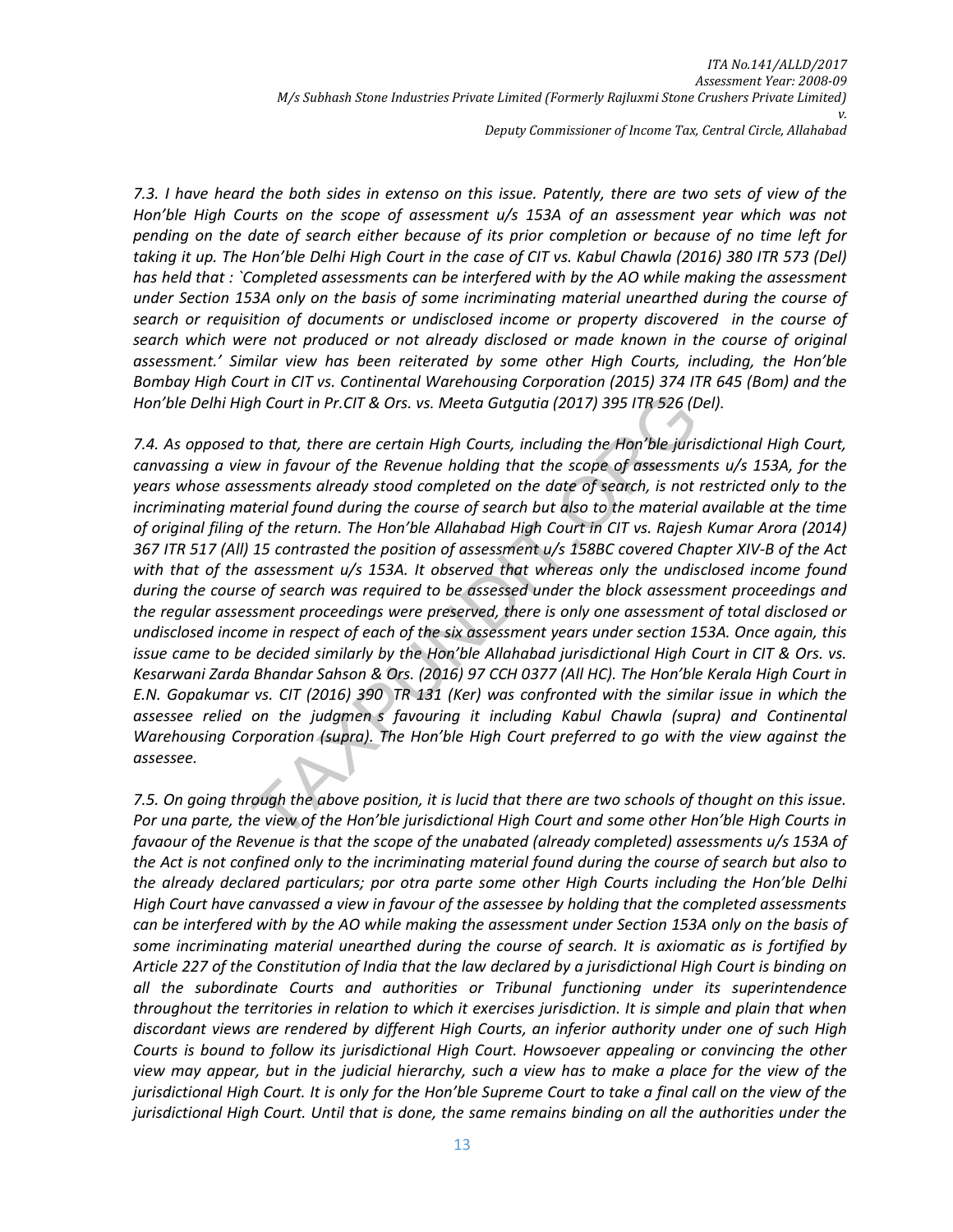jurisdiction of the High Court. Any contrary course of action of suo motu disregarding the view of the jurisdictional High Court destroys the fabric of judicial discipline leading to chaos.

7.6. At this occasion, it is pertinent to mention that the undersigned authored the Delhi Tribunal order in Kabul Chawla [since reported at (2014) 151 ITD 0055 (Delhi)], which got approval of the Hon'ble Delhi High Court supra. Later on, similar issue came up for consideration before the undersigned in a Third member case in HBN Dairies & Allied Ltd. vs. ACIT (2018) 195 TTJ 0969 (Del) (TM). The issue was again decided in favour of the assessee. But, in view of the fact that the Hon'ble jurisdictional Allahabad High Court has decided this issue in favour of the Revenue, there is no question of proceeding with any contrary view, which has to bow before that of the Hon'ble jurisdictional High Court.

 7.7. The principle of following a view in favour of the assessee when contrary views are available, applies to the authorities acting under a neutral High Court, namel , which has not expressed any opinion – for or against - on that point. Once the jurisdictional High Court decides a particular issue in a particular manner, that manner has to be mandatorily followed by all the authorities acting under its jurisdiction. In that view of the matter, I am bound to go with the view taken by the Hon'ble jurisdictional High Court.

7.8. The ld. AR contended that the judgment in Rajesh Kumar Arora (supra) need not be followed for two reasons viz., first, the ratio of the decision is not applicable to the facts of the case and second, the Hon'ble Supreme Court has overruled it by upholding the contrary view of the Hon'ble Delhi High Court in the case of Meeta Gutgutia (supra).

7.9. The first raison d'etre was elaborated by stating that the proposition laid down in Rajesh Kumar Arora (supra) is that the AO has power to reassess the return of income of assessee not only for the undisclosed income which wa found during the course of search but also the income with regard to the material that was already available on record. Relying on the judgment of Hon'ble Bombay High Court in the case of CIT vs Jet Airways (I) Ltd. (2011) 331 ITR 236 (Bom), the ld. AR contended that the existence of some undisclosed income emanating from the incriminating material is a pre-requisite for assessing further income w.r.t. the material already available on record. If no addition on account of any undisclosed income is made, the AO would be debarred from making any addition on the basis of material already on record. It was submitted that since the assessee had already declared the creditor of Rs.2.50 crore in its Balance Sheet and no addition on the basis of any incriminating material was made by the AO, there was no scope left for making the addition even if the ratio in Rajesh Kumar Arora (supra) was followed. iple of following a view in favour of the assessee when contrary<br>uthorities acting under a neutral High Court, namel, which hagainst - on that point. Once the jurisdictional High Court decides<br>er, that manner has to be man

7.10. The argument of ld. AR is primarily based on the judgment in Jet Airways (supra), in which the Hon'ble Bombay High Court held that the AO may assess or re-assess the income u/s 147 of the Act in respect of any issue which comes to his notice subsequently in the course of proceedings though the reasons for such issue were not included in the notice but where the alleged escaped income that formed the basis of reasons for re-assessment ceased to exist, it was not open to independently assess some other income. The Hon'ble High Court in that case was interpreting section 147, which provides that: "If the Assessing Officer has reason to believe that any income chargeable to tax has escaped assessment for any assessment year, he may, subject to the provisions of section 148 to 153, assess or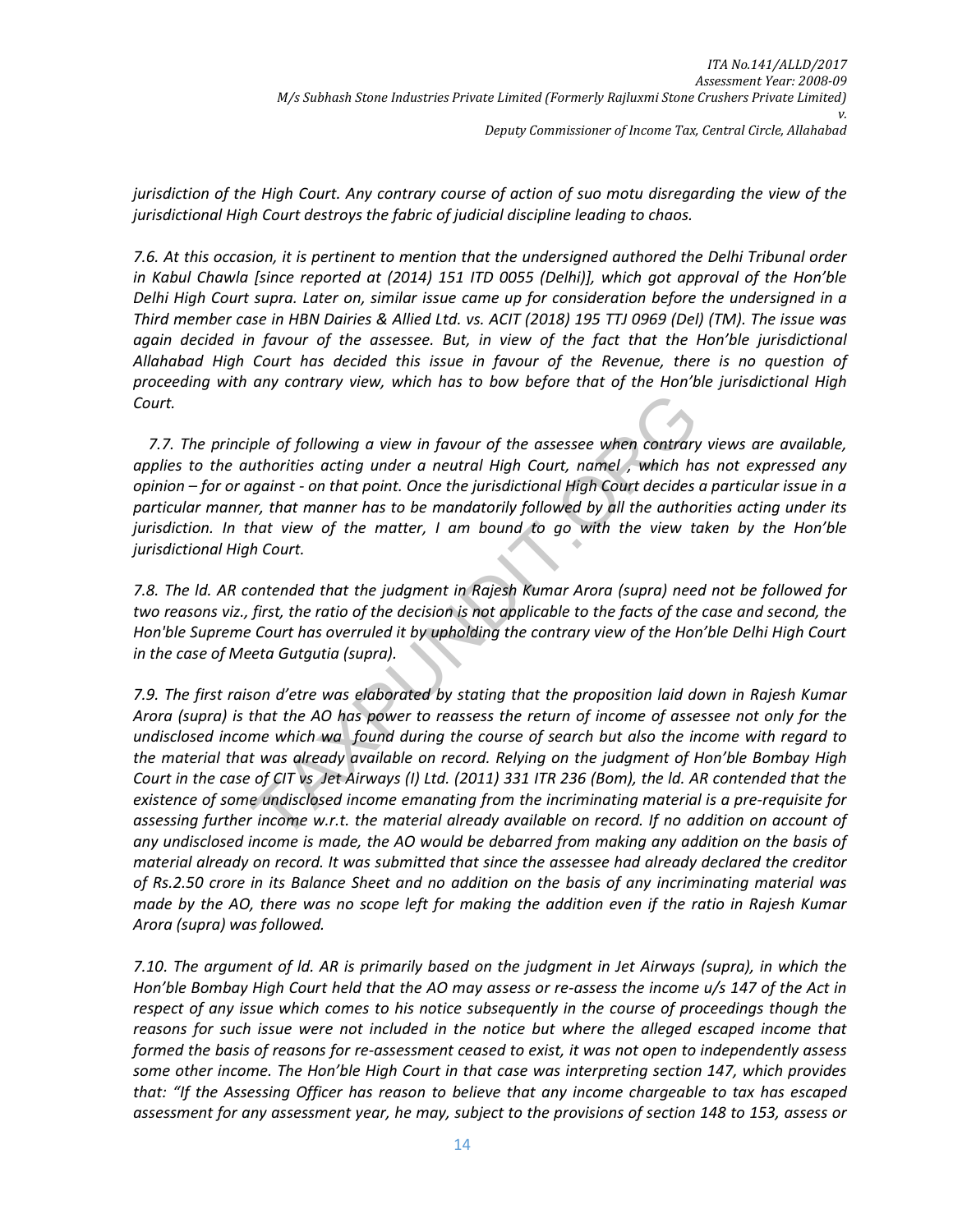re-assess such income and also any other income chargeable to tax which has escaped assessment and which comes to his notice subsequently in the course of proceedings". It is, therefore, overt that the use of the words `and also' in the language of section 147 categorically makes the existence of an income arising out of reasons for re-assessment as a sine qua non for including any other income which comes to the notice of the AO during the course of reassessment proceedings. The important point to accentuate is that a judgment is not interpreted like a legal provision. Each and every word used in a provision carries meaning and has to be brought to its logical conclusion. On the other hand, what is important or has a binding force in a judgment is its ratio decidendi and not any orbiter dicta. The ratio decidendi of a judgment is an expression of opinion by the Court on the question raised before it for consideration and decision. On the other hand, certain passing remarks made by a Court while answering such question are orbiter dicta, which carry only persuasive value rather than the binding force.

7.11. Now I turn to the judgment in Rajesh Kumar Arora (supra) for finding out its ratio. During the course of assessment proceedings u/s 153A in that case, the AO found that a gift was received by the minor children from various persons which was a sham transaction and the assessee failed to prove the genuineness of this gift. That was the only reason with the AO to make the addition while completing assessment u/s 153A. The assessee contended before the higher authorities that the transaction of gift was duly recorded. The Tribunal deleted the addition on the ground that the subject matter of the addition was a gift received by the assessee and no incriminating material in relation to such gift was found during the course of search. The Revenue raised the following substantial questions of law as arising from the Tribun l order: question are orbiter dicta, which carry only persuasive value rat<br>to the judgment in Rajesh Kumar Arora (supra) for finding out<br>ment proceedings u/s 153A in that case, the AO found that a gift<br>norm various persons which wa

"1. Whether ITAT has erred in law in dismissing the appeal of the department and holding that no addition can be made for gift in assessment completed under section 153A unless some incriminating material was found during the course of search, thus ignoring the provisions of law as contained in section 153A which required the Assessing Officer to assess or reassess the total income as defined in section 2(45) of the Income Tax Act, 1961.

2. Whether the order of the ITAT is perverse in as much as it has ignored the provisions of law as contained in proviso (b) of sub-sec.(1) of section 153A which required the Assessing Officer to assess or reassess the total income."

7.12. It is thus, clear that the only subject matter of addition by the AO u/s 153A of the Act in that case was the transaction of gift, which had originally been declared but the assessee could not prove its genuineness in the proceedings u/s 153A and further no incriminating material was found during the course of search. It was in that backdrop that the Hon'ble High Court, deciding the issue in favour of the Revenue, answered the question by holding that the ITAT erred in holding that no addition could be made for gift in the assessment completed u/s 153A because no incriminating material was found during the course of search. It held that `we are of the opinion that in cases where the assessment or reassessment proceedings have already been completed and assessment orders have been passed, which were subsisting when the search was made, the Assessing Officer would be competent to reopen the assessment proceeding already made and determine the total income of the assessee. The Assessing Officer, while exercising the power under Section 153A of the Act, would make assessment and compute the total income of the assessee including the undisclosed income, notwithstanding the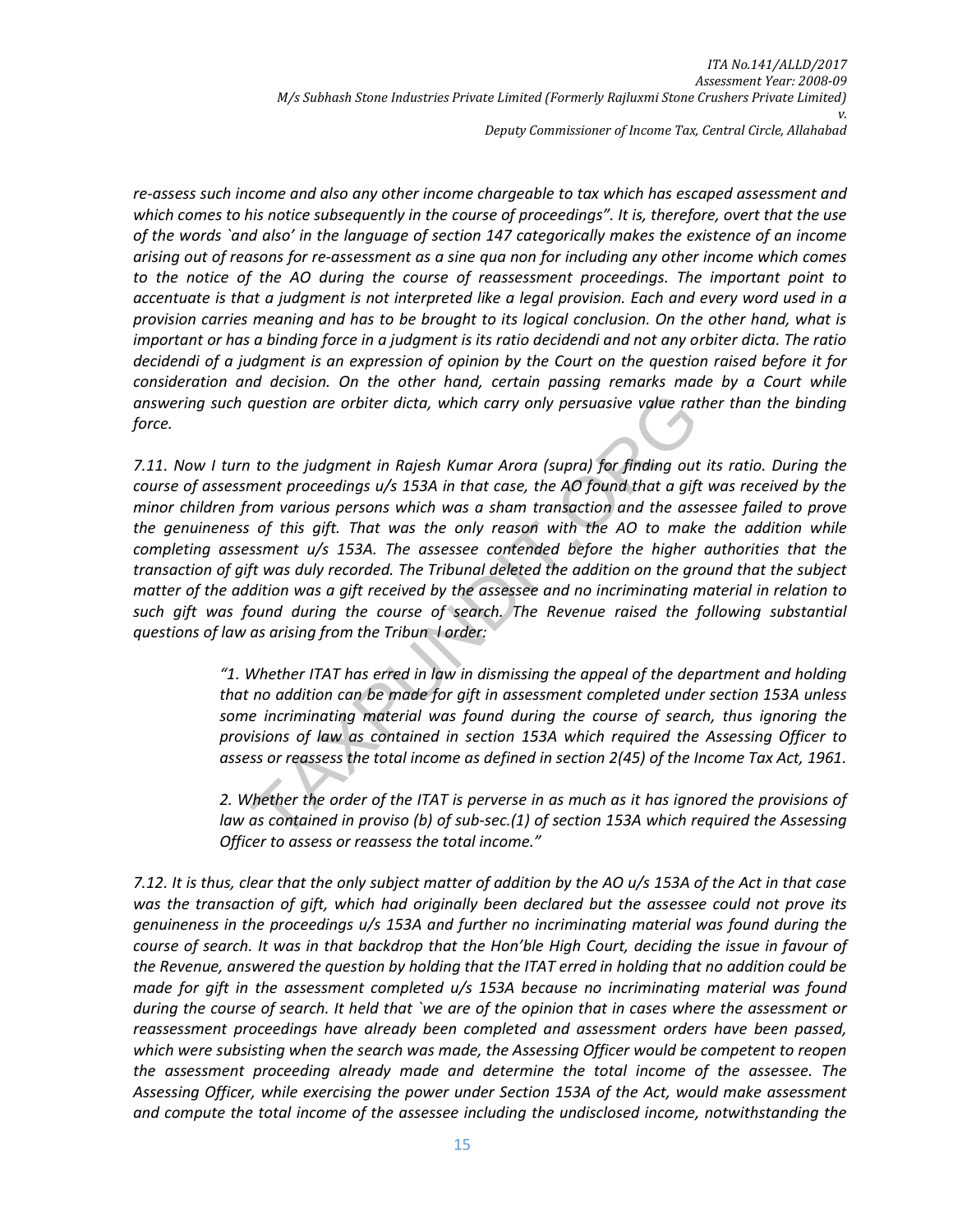assessee had filed the return before the date of search which stood processed under Section 143(1)(a) of the Act.' In view of the fact that the only issue for consideration by the Hon'ble High Court was the sustainability or otherwise of an addition in the absence of any incriminating material found during the course of search, its ratio decidendi is that `in cases where the assessment … have already been completed…, which were subsisting when the search was made, the Assessing Officer would be competent to reopen the assessment proceeding already made and determine the total income of the assessee'. The reference in the last line to make assessment and compute the total income of the assessee including the undisclosed income, is obiter dictum. It is more so when the setting of this observation is seen after discussion in the earlier para about the block assessment under Chapter XIV-B which talks of assessing the undisclosed income only vis-à-vis the assessment u/s 153A providing for making assessment for both the disclosed as well as undisclosed income. I, therefore, hold the argument advanced by ld. AR on this score as sans merit.

7.13. The second contention put forth by the ld. AR was that the deci ion of the Hon'ble jurisdictional High Court on the point stands overruled by the judgment of Hon'ble Supreme Court in Pr.CIT vs. Meeta Gutgutia (2018) 257 Taxman 441 (SC). I find it relevant to mention that the Hon'ble Delhi High Court in Meeta Gutgutia (supra) followed the view taken in Kabul Chawla (supra). The Revenue preferred Special Leave Petition before the Hon'ble Supreme Court, which came to be dismissed.

7.14. Article 136 of the Constitution of India with the marginal note "Special leave to appeal by the Hon'ble Supreme Court" provides that: `(1) Notwithstanding anything in this Chapter, the Supreme Court may, in its discretion, grant special leave to appeal from any judgment, decree, determination, sentence or order in any cause or matter passed or made by any court or tribunal in the territory of India.' This Article deals with the discretion of the Hon'ble Supreme Court in granting special leave to appeal from any judgment. Once a S P is filed, the Hon'ble Supreme Court may either grant the special leave to appeal or dismiss it. In case, the special leave to file an appeal is granted, then the SLP gets converted into an appeal. On the other hand, the dismissal of a SLP can be either without assigning any reasons or with reasons If no reasons are adduced by the Hon'ble Supreme Court and the SLP is dismissed, it does not amount to any declaration of law by the Hon'ble Supreme Court in terms of Article 141 of the Constitution having binding force on all Courts within territory of India nor does the judgment impugned before it gets merged with the order dismissing the SLP. This is not a dismissal of the appeal, but of the leave to file appeal. If the SLP is dismissed by means of reasoned order, then it is a declaration of law by the Hon'ble Supreme Court having binding force under Article 141 of Constitution but will still not attract the doctrine of merger. In Kunhayammed & Ors. vs. State of Kerala & Anr. (2000) 245 ITR 360 (SC), the Forest Tribunal considering the provisions of Kerala Private Forests (Vesting and Assignment) Act, 1971 held that the land of the appellants therein did not vest in the Government. The State of Kerala approached the Hon'ble High Court through an appeal which was dismissed. The State of Kerala filed a petition for special leave under Article 136 of the Constitution which was dismissed by an order reading "Special Leave Petition is dismissed on merits". The State of Kerala filed an application for Review before the Hon'ble Kerala High Court seeking Review of its earlier order. A preliminary objection was raised before the Hon'ble High Court as to the maintainability of the Review petition because of the dismissal of the SLP against it. The Hon'ble High Court overruled the preliminary objection. When the matter came up for hearing before the Hon'ble Supreme Court, it held that mere rejection of SLP by a non-speaking order does not take away the jurisdiction of the High Court or the Tribunal to review its own order. Almost identical issue was raised before the Hon'ble eart for both the disclosed as well as undisclosed income. I,<br>ced by ld. AR on this score as sans merit.<br>I contention put forth by the ld. AR was that the deci ion of the<br>point stands overruled by the judgment of Hon ble S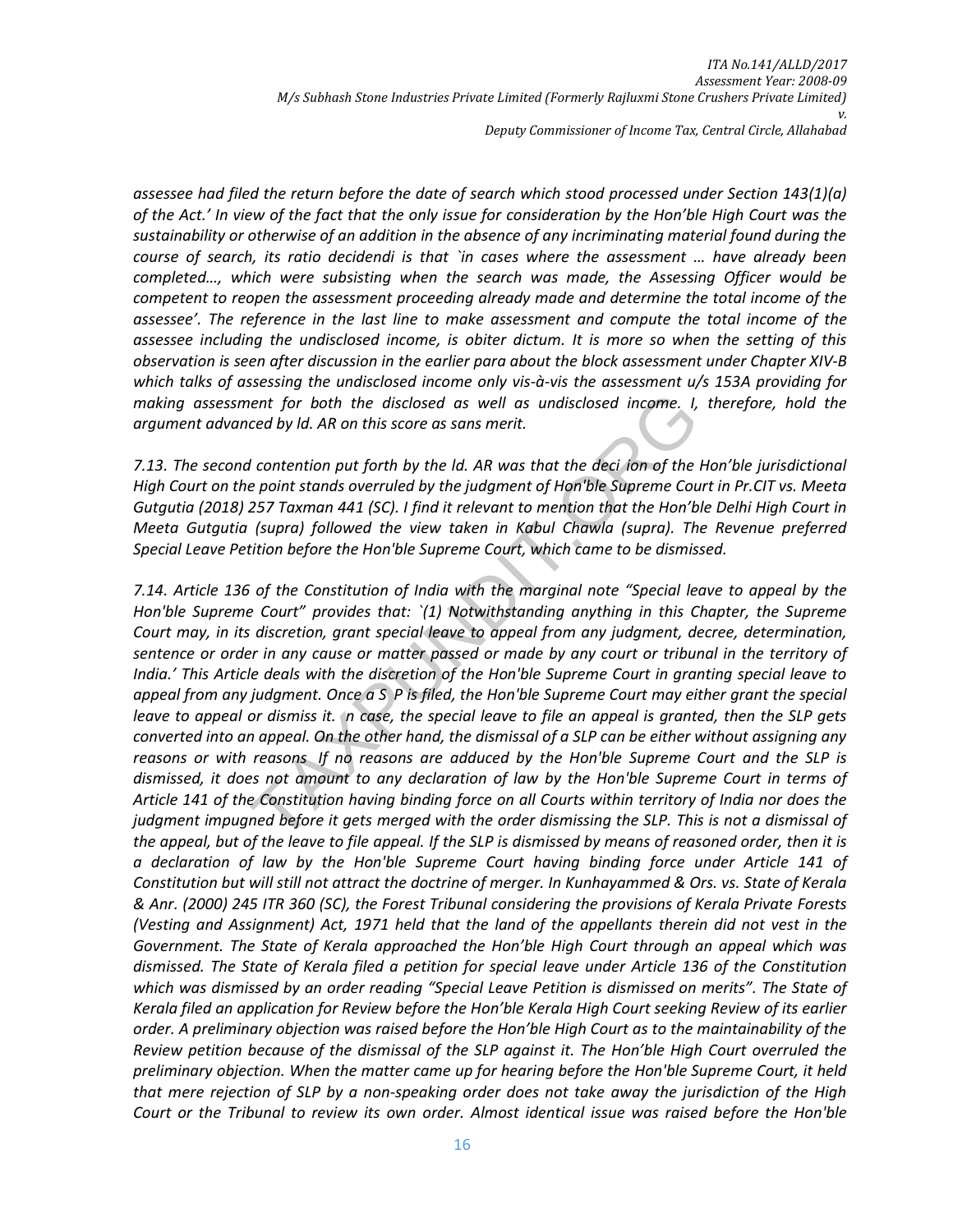Supreme Court in Bakshi Dev Raj & Anr. vs. Sudheer Kumar (Civil Appeal Nos.4641-4642 of 2009). Vide judgment dated 04.08.2011, the Hon'ble Supreme Court has taken a similar view as in Kunhayanned & Ors. (supra) by specifically holding that the expression `Dismissed on merits' used while dismissing the SLP is equivalent of dismissal of SLP by a non-speaking order. More recently, a Larger Bench of the Hon'ble Supreme Court in Khoday Distilleries Ltd. and Ors. Vs. Sri Mahadeshwara SSK Ltd. (Civil Appeal No.2432/2019 arising out of SLP No.490/2012) has reiterated similar view vide its judgment dated 01.03.2019. On an overview of the legal position emanating from the above judgments, it becomes sparklingly clear that the dismissal of a SLP with remarks, such as, "Special Leave Petition is dismissed on merits" or "Dismissed on merits" does neither amount of any declaration of law by the Hon'ble Supreme Court magnetizing Article 141 of the Constitution nor lead to the merger of the judgment impugned in the special leave petition.

7.15. I advert to the decision in Meeta Gutgutia (supra), which is the trump card of the ld. AR for bolstering the proposition that the view of the Hon'ble jurisdictional H gh Court in Rajesh Kumar Arora (supra) has been overruled by the Hon'ble Summit Court. The same has been reported as Pr.CIT vs. Meeta Gutgutia (2018) 257 Taxman 441 (SC) with its full text reading as under:

- "1. Delay condoned.
- 2. We do not find any merit in this petition. The special leave petition is, accordingly, dismissed.
- 3. Pending application stands disposed of."

7.16. It can be easily seen that the Hon'ble Supreme Court has simply dismissed the SLP filed by the Revenue finding no merit in the same. It is not a case of the Hon'ble Supreme Court either considering and deciding the issue on merits in an appeal or giving reasons at the stage of dismissal of SLP. Applying the principles laid down by the Hon'ble Supreme Court in the three cases discussed above, there remains no doubt whatsoeve that the dismissal of SLP in Meeta Gutgutia (supra) with the remarks - `We do not find any merit in this petition. The special leave petition is, accordingly, dismissed' - are no different from the remarks "Special Leave Petition is dismissed on merits" or "Dismissed on merits", which have been held by the Hon'ble Apex Court as dismissal of SLP without reasons, not leading to any declaration of law by the Hon'ble Supreme Court. In the hue of the above discussion, the judgment of the Hon'ble Delhi High Court in Meeta Gutgutia (supra) cannot be construed to have either been affirmed by the Hon'ble Supreme Court or merged in the order dismissing the SLP against it. This judgment, ergo, ranks pari passu with Kabul Chawla (supra) and other judgments of Hon'ble High Courts deciding the issue in favour of assessee, without getting elevated to the status of that of the Hon'ble Supreme Court. The sequitur is that the ratio decidendi laid down by the Hon'ble jurisdictional High Court in Rajesh Kumar Arora (supra) still holds the field and is binding on all the authorities under the jurisdiction of the Hon'ble Allahabad High Court. In view of the foregoing discussion and respectfully following the binding precedent, I agree with the learned AM that there is no legal impediment in making an addition, otherwise than on the basis of any incriminating material found during search, in an assessment u/s 153A for a year whose assessment was not pending on the date of search." special leave petition.<br>
the decision in Meeta Gutgutia (supra), which is the trump coposition that the view of the Hon'ble jurisdictional H gh Court in<br>
overruled by the Hon'ble Summit Court. The same has been r<br>
(2018) 2

Respectfully, following the aforesaid decision, we decide effective ground number 2 against the assessee and in favour of Revenue. We order accordingly.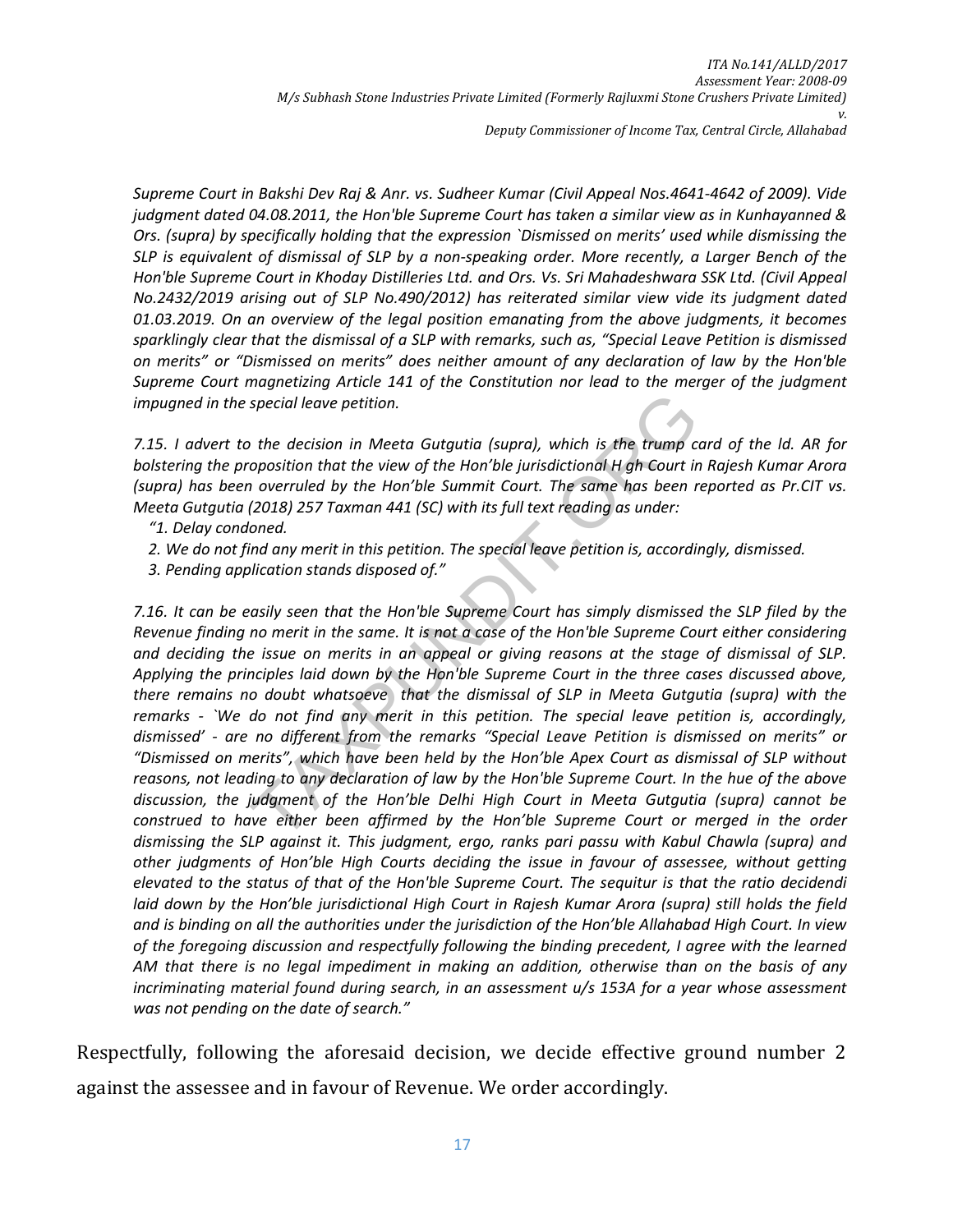9.5 Vide ground number 3 and 4 , the assessee has challenged on merits, the addition of Rs. 6,26,650/- made by the AO vide assessment order dated 30.03.2013 passed u/s 153A read with Section 143(3) of the 1961 Act, on the grounds that similar addition was made by the AO while passing original assessment order dated 21.12.2010 u/s 143(3) of the 1961 Act, which addition has been accepted by the assessee and had attained finality. It is claimed that this is the double addition. It is also claimed that assessment framed by the AO u/s 143(3), dated 21.12.2010 was an unabated assessment, as it was framed by the AO prior to initiation of search and seizure operations conducted by Revenue against the assessee u/s 132(1), on 03.02.2011. We have observed that Section 153A mandates to assess or reassess the total income of the assessee of six assessment year immediately preceding the assessment year relevant to the previous year in which search is conducted. Thus, pursuant to searc , it is incumbent on the AO to frame assessment for all the six assessment year immediately preceding the assessment year relevant to the previous year in which search was conducted, and assess or reassess the total income of the assessee which shall include both the disclosed income and undisclosed income detected due to search u/s 132(1). In case of abated assessment, the total income is to be assessed , while in case of unabated income , the total income is to be reassessed. The Section 153A starts with non obstante clause and states that notwithstanding anything contained in Section 139, Section 147, Section 151 and Section 153 , the AO has to assess or reassess the income of the assessee for all the six assessment year immediately preceding the assessment year relevant to the previous year in which search is conducted. In the instant case, the AO has only reiterated the additions of Rs. 6,26,650/ in assessment order dated 30.03.2013 passed by the AO u/s 153A read with Section 143(3) of the 1961 Act , as this addition of Rs. 6,26,650/ -was made by the AO while framing original assessment passed by the AO vide assessment order dated 21.12.2010 u/s 143(3) of the 1961 Act. The assessee has claimed that it has accepted the addition of ed 21.12.2010 was an unabated assessment, as it was<br>n of search and seizure operations conducted by Rev<br>), on 03.02.2011. We have observed that Section 1!<br>the total income of the assessee of six assessment y<br>essment year r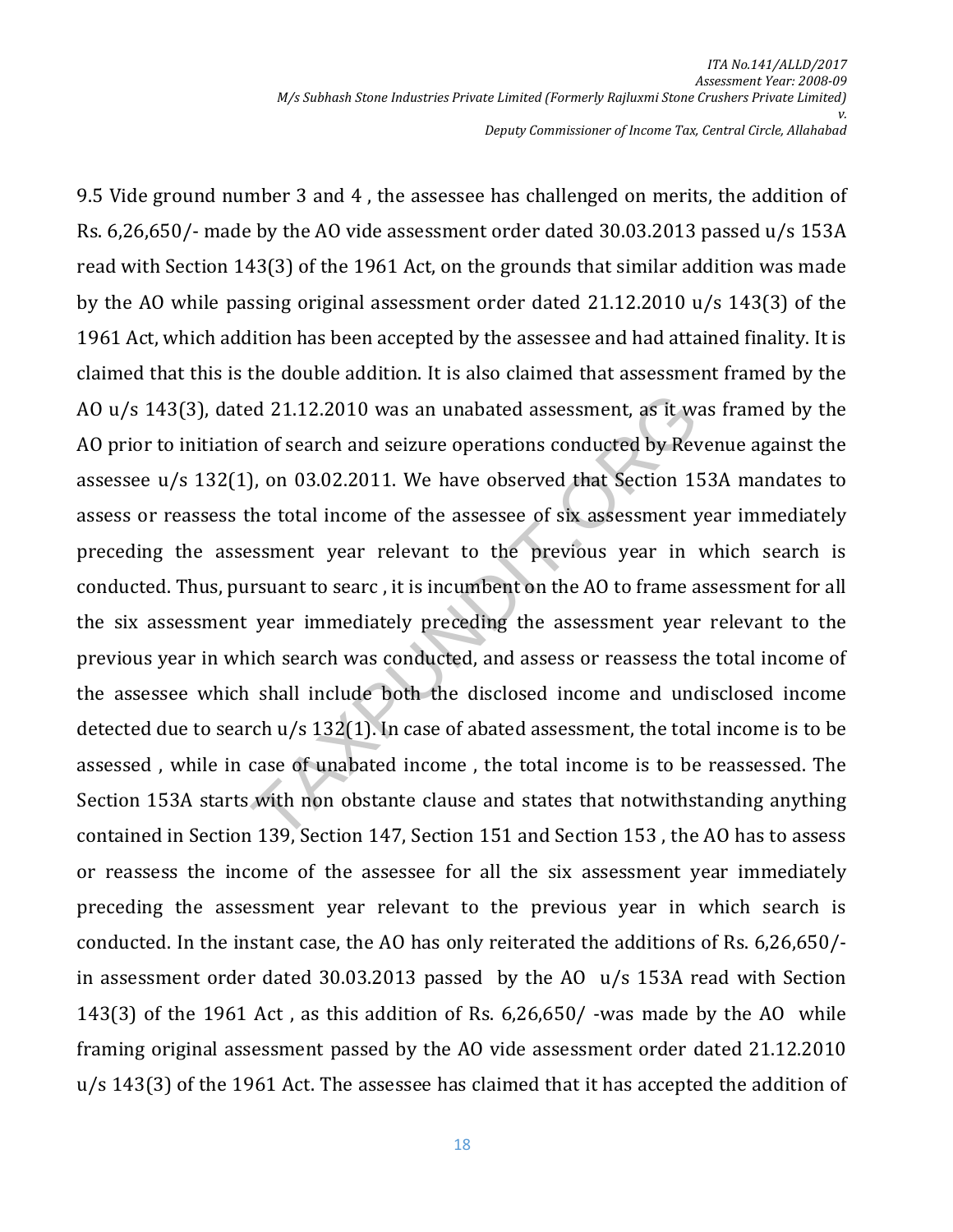Rs. 6,26,650/- made by the AO while framing original assessment order dated 21.12.2010 u/s 143(3) , as no appeal was filed by the assessee before ld. CIT(A) against the assessment order dated 21.12.2010 passed by the AO u/s 143(3). The search was conducted by Revenue u/s 132(1) , on 03.02.2011, which is post assessment order dated 21.12.2010 passed u/s 143(3) by the AO. The assessee has filed return of income on 11.10.2012, consequent to search u/s 132(1) . The assessee was required to disclose the total income for the impugned assessment, in the said return of income filed on 11.10.2012 which shall include both the disclosed income as well income detected due to search conducted by Revenue u/s 132(1), but the assessee failed to include this income of Rs. 6,26,650/- in the said return of income filed on 11 10 2012 in pursuant to search, more so the aforesaid additions as was made in original assessment order passed by AO u/s 143(3), dated 21.12.2010 were accepted by the assessee as no appeal was filed by the assessee before ld. CIT(A) against the said additions made by AO vide assessment order originally framed u/s 143(3), dated 21.10.2010, and hence the assessment order dated 21.12.2010 attained finality. Thus, the assessee erred in not including the aforesaid income of Rs. 6,26,650/- in the return of income filed on 11.10.2012 in pursuant to search conducted by Revenue u/s 132(1). The AO has now included the said income of Rs. 6,26,650/- in the assessed income vide assessment order dated 30.03.2013 passed u/s 153A read with Section 143(3) of the 1961 Act. There is no duplication or double addition perse made by the AO, as the fault lies with the assessee in not including the said accepted income of Rs. 6,26,650/- in the return of income filed on 11.10.2012. Of course, the assessee will be entitled for credit of all taxes paid on regular assessment , if any , pursuant to these accepted additions of Rs. 6,26,650/- made by the AO vide assessment order dated 21.12.2010 passed u/s 143(3), and hence no double jeopardy is been done to the assessee,as is alleged by the assessee. Thus, we hold that contentions of the the impugned assessment, in the said return of<br>hall include both the disclosed income as well income<br>y Revenue u/s 132(1), but the assessee failed to inc<br>the said return of income filed on 11 10 2012 in pu<br>id additions as